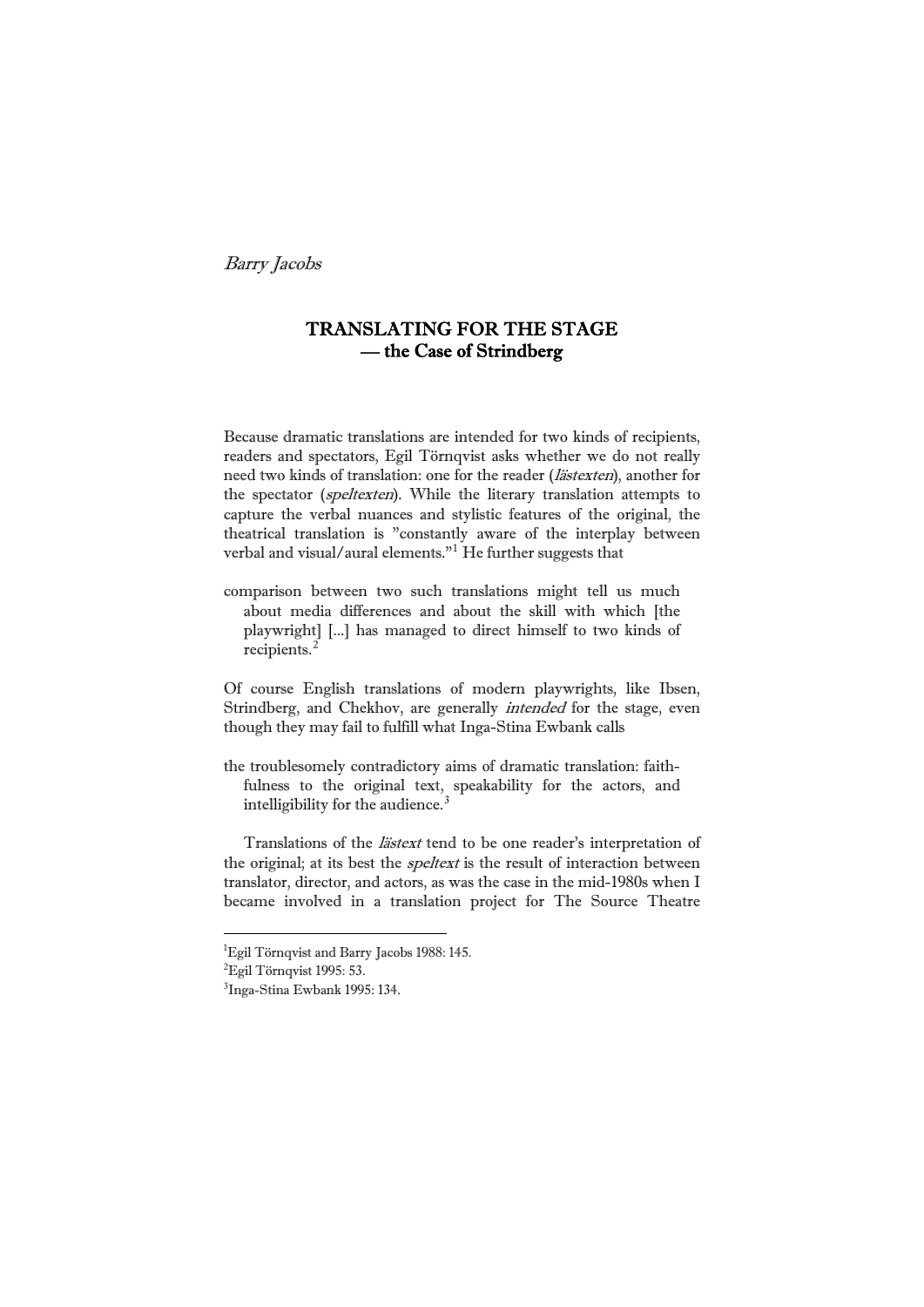Company in New York City. Founded by a talented theatre director, Susan Flakes, The Source Theatre was dedicated to staging (or to presenting staged readings of) plays by Ibsen and Strindberg. Dissatisfied with existing translations of the Strindberg plays she wanted to produce, Susan Flakes enlisted my aid in providing as accurate a literary translation of each of these plays as I could come up with. Then we would begin to try to wrestle the *lästext* into a workable speltext, for only after producing an accurate *literary* translation of the original text can the translator, usually working closely with a director and with actors, begin to achieve the latter two aims of dramatic translation: to make the lines speakable for the actors and the dialogue and action intelligible to the audience.

 The first thing the translator of Strindberg learns, however, is that achieving an accurate literary translation is far from easy, because the manifold pitfalls that lay in his path. Professor Ewbank calls attention to the four most common ways in which translators betray Strindberg's original text: 1) failures of comprehension; 2) failure to understand culturally-bound practices; 3) failure to understand class assumptions; and, finally, 4) failure to capture the tone. I shall use these categories in my discussion of the problems one encounters in translating Strindberg for the stage.

 Failures of comprehension are all too easy to spot in translations by other people — one of my favorites occurs in Southerington's translation of *Miss Julie* when, confusing *mågen* and *magen*, he translates Jean's sneering response to Julie's accusation that he has stolen her father's fine wine — "Duger inte det åt mågen?" / "Not good enough for his son-in-law?") — as, "It's good for the stomach"!<sup>[4](#page-1-0)</sup> Misreadings of this sort, especially by translators (like me) who are not native speakers of Swedish, should be the easiest to eliminate. Searching through dictionaries and consulting native speakers can save us from at least some howlers. Yet few translations of Strindberg's plays that I have examined, even some done by native speakers of Swedish, are free from mistranslations.[5](#page-1-1)

<span id="page-1-1"></span><span id="page-1-0"></span><sup>4</sup> See Strindberg 1975: 28.

<sup>&</sup>lt;sup>5</sup>For detailed discussions of translation problems in Strindberg's Fadren see Jacobs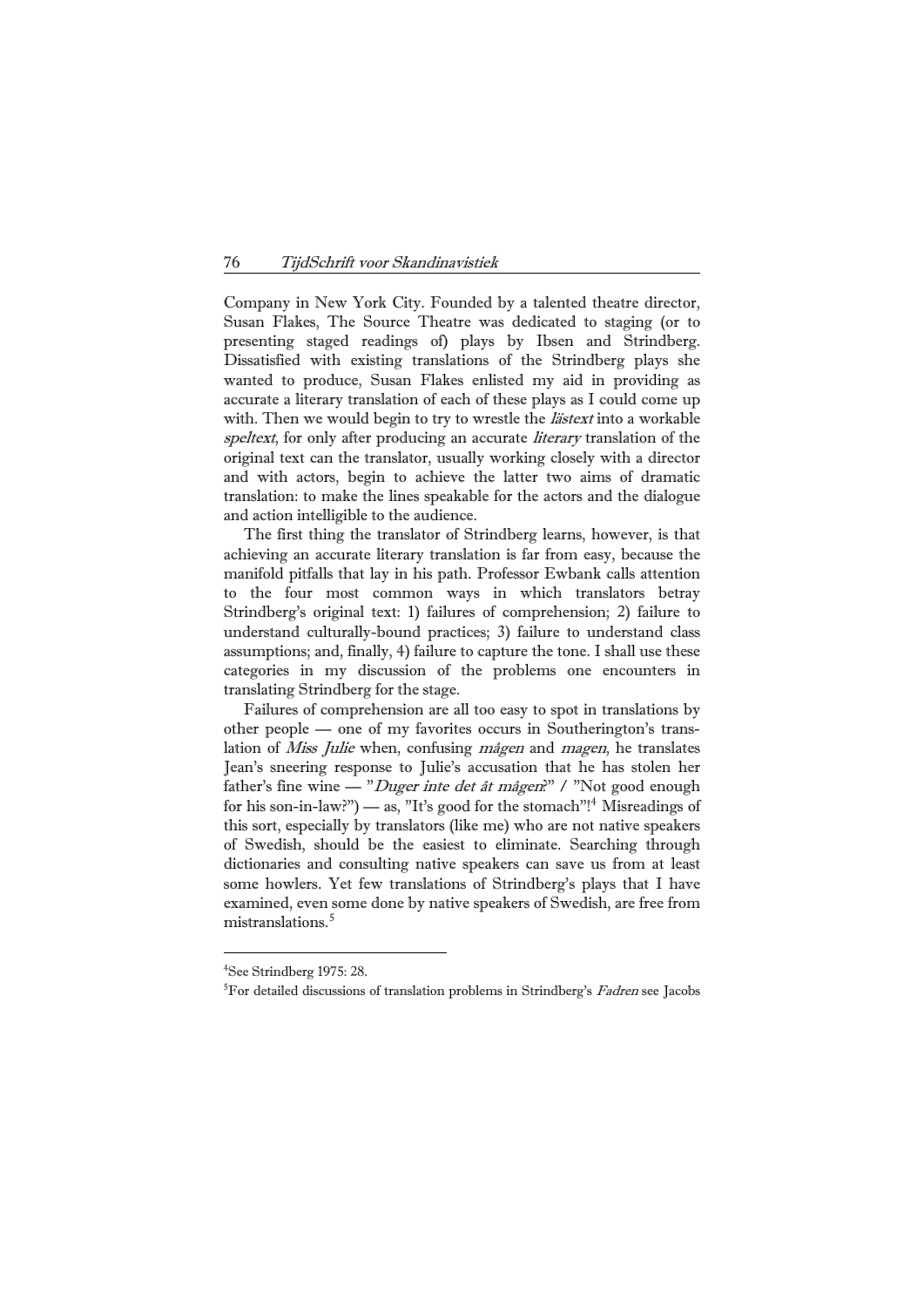| <i>Barry Jacobs</i> | 77 |
|---------------------|----|
|                     |    |

 Some mistranslations of words with multiple meanings result from choosing a meaning in the target language that does not fit the context of the original. In *Oväder / Storm*, for example, the elderly protagonist tells his brother that though it has its drawbacks, living alone is preferable to the married state because it gives one freedom: "ensamheten," he continues,

är ju si och så, men när ingen har anspråk på ens person, så är friheten vunnen. Friheten att få gå och komma, att tänka och handla, äta och sova efter eget val.<sup>[6](#page-2-0)</sup>

A recent English translation of this play distorts this speech in a way that is very out of keeping with the reclusive nature of the speaker:

Solitude need not be such a bad thing; as long as you haven't got any creditors you're free to come and go as you please, to think and eat and sleep and go shopping just as you like.<sup>[7](#page-2-1)</sup>

Strindberg's protagonist is thinking, of course, of emotional involvement, not financial indebtedness; and tänka och handla in this context can only mean "think and act," not "think ... and go shopping"!

 Idioms are particularly troublesome for translators, because only the most familiar idioms seem to find their way into ordinary Swe-dish-English dictionaries.<sup>[8](#page-2-2)</sup> In Strindberg's one-act play Moderskärlek /

 $\overline{\phantom{0}}$ 

<span id="page-2-0"></span><sup>1986 &</sup>amp; 1995. 6 Strindberg 1991: 18. All subsequent quotations of Strindberg's Swedish texts in this essay are taken from various volumes in the new "national edition" of his works, August Strindbergs Samlade Verk. These quotations will be identified in parentheses in the body of the text by  $SV$ , followed by the volume and page number—in this case  $(SV 58, 18)$ ; unless otherwise indicated, all translations from works cited in this edition are my own.

<span id="page-2-1"></span>Strindberg 1989: 13-14.

<span id="page-2-2"></span><sup>&</sup>lt;sup>8</sup> Unfortunately, there is no English language counterpart for the excellent Wörterbuch der Schwedischen Phraseologie in Sachgruppen by Schottmann & Petersson.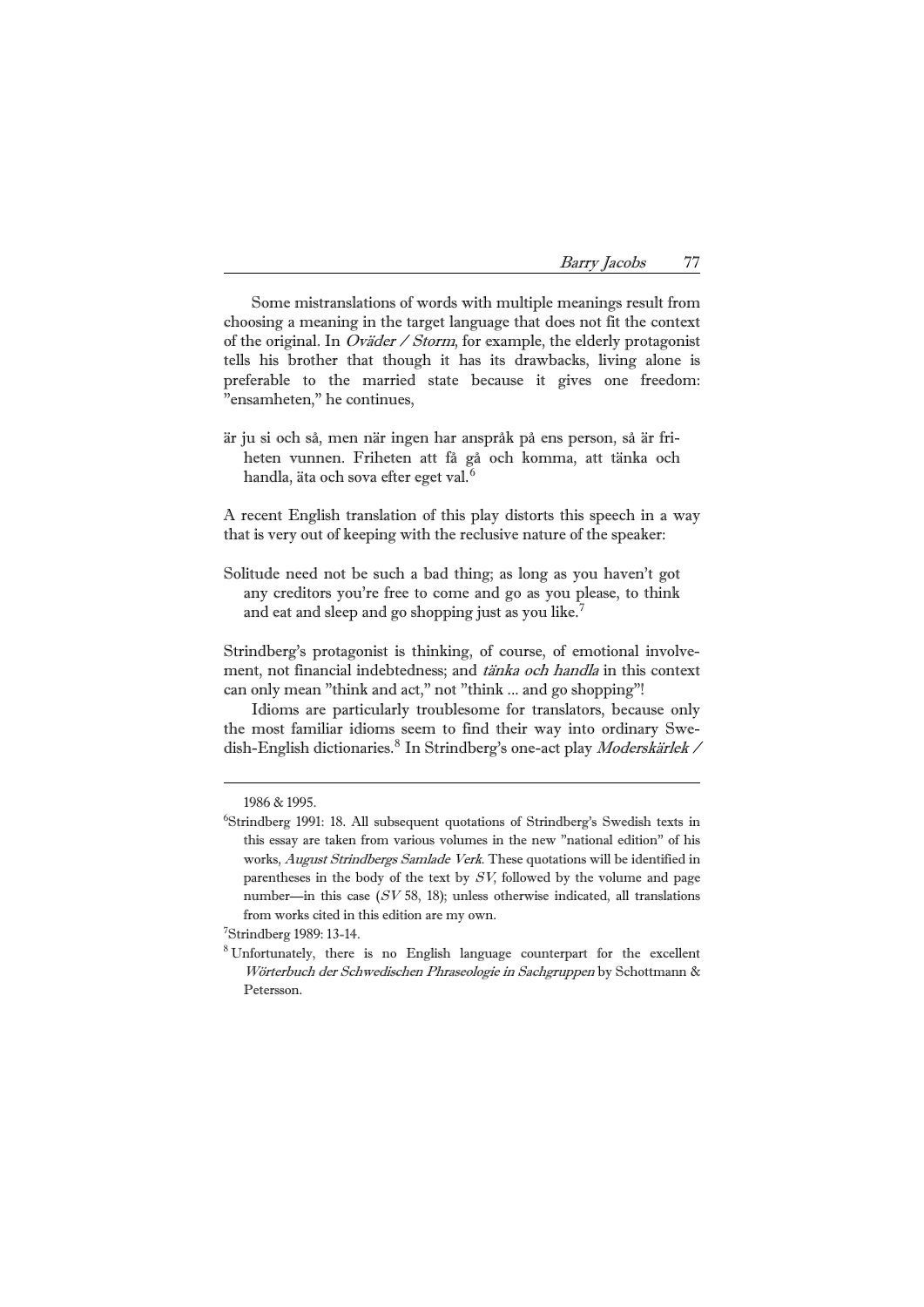Motherlove, for example, there is an exchange between Hélène (The Daughter) and Lisen (really her half-sister), who has just caused Hélène's domineering mother to faint by accusing her of trying to redeem her own lost reputation at the cost of her daughter's future:

# DOTTREN

# till Lisen

Gå ut ur detta hus. Du som icke har något heligt, icke ens moderskapet.

## LISEN

Så heligt! Alldeles som när pojkarne spotta för sig och säga pax, så äro de också heliga. (SV 33, 206)

 Though Hélène herself obviously regards motherhood as "heligt / sacred," a secondary meaning of the Swedish word prompts a very sharp response from Lisen. The idiom she invokes, "pax (or pass) för mig," comes from the vocabulary of sports and children's games and means "to call time out" or "to suspend play temporarily," at which time one becomes, as Gunnar Ollén explains, "free," or "released from the rules of the game" ( $SV33$ , 386). Lisen puns on these two meanings of heligt in order to suggest that Hélène's mother regards her relationship with her daughter as a game, the rules of which she can suspend and reinstate at will. There is no way to preserve this clever bit of wordplay in an English translation, but Arvid Paulson does not even convey the sense of Lisen's speech when he translates it as, "Sacred yes ... As sacred as the boys are when they spit out their prayers! That's holiness, too!"<sup>[9](#page-3-0)</sup>

 And finally Strindberg sometimes gives his characters enigmatic lines that prove to be stumbling blocks even for the best of translators. One such speech occurs in Storm:

## BRODERN

Man hör helt svagt en vals spelas en trappa upp.

<span id="page-3-0"></span><sup>&</sup>lt;sup>9</sup>Strindberg 1969*b*: 257.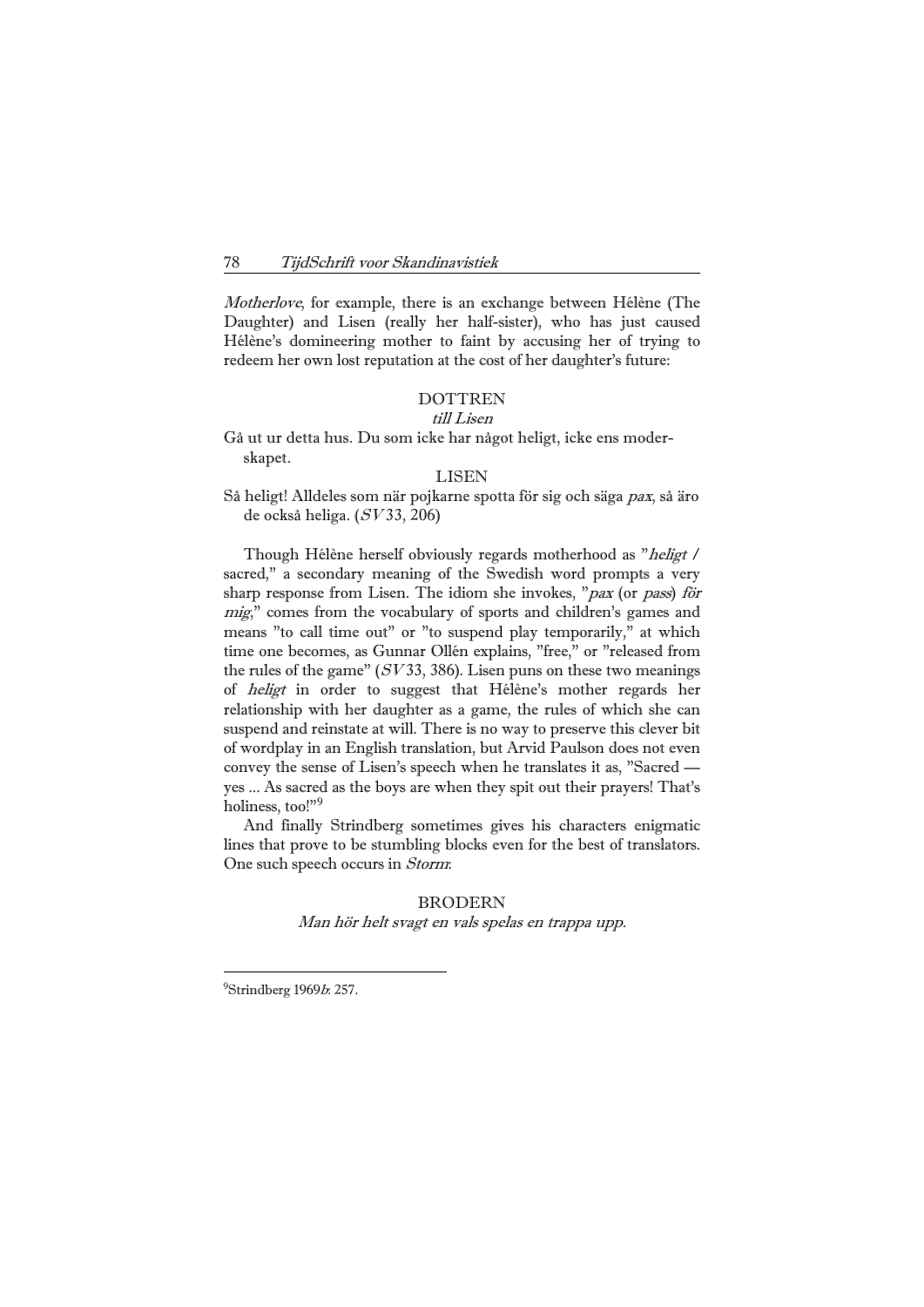| <i>Barry Jacobs</i> | 79 |
|---------------------|----|
|                     |    |

Alltid valser, kanske de har dansskola, men nästan alltid samma vals; vad heter den där?

#### HERRN

Jag tror minsann ... det är Pluie d'Or ... den kan jag utantill ...

### **BRODERN**

Har du haft den i huset?

#### HERRRN

Ja! jag har haft den och Alcazar ... (SV 58, 19-20)

The problematical lines here are the Brother's question, "Har du haft den i huset / Have you had it in the house?" and the Gentleman's reply, "Yes, I have had it and Alcazar." As Inga-Stina Ewbank points out in the excellent notes to her translation of this play, it is not really possible to determine whether nostalgia or irritation is the emotion expressed in the Gentleman's reply.<sup>[10](#page-4-0)</sup> Given his decided preference for classical music, however, and his obvious fear that the noisy dancing and gambling that takes place in the apartment above him will destroy the "peace of old age / ålderdomens ro," Susan Flakes and I opted for irritation in our translation of this play and rendered his response, "Yes, I had to endure that — and the 'Alcazar' as well ..." All other translations that I am aware of, however, read nostalgia into the Gentleman's reply and let him say that he used to play it himself.<sup>[11](#page-4-1)</sup> This is an example of the kind of strangeness that crops up from time to time in Strindberg's later plays, where enigmatic or irrational responses give us glimpses into hidden aspects of the inner reality of his characters.

 Let me discuss the other kinds of translation failure Professor Ewbank identifies — failure to understand culturally-bound practices, failure to understand class assumptions, and failure to capture Strindberg's tone — by chosing examples from one of Strindberg's most

È,

<span id="page-4-1"></span><span id="page-4-0"></span><sup>10</sup>See Strindberg 1997: 55.

<sup>&</sup>lt;sup>11</sup>See Jacobs 1988.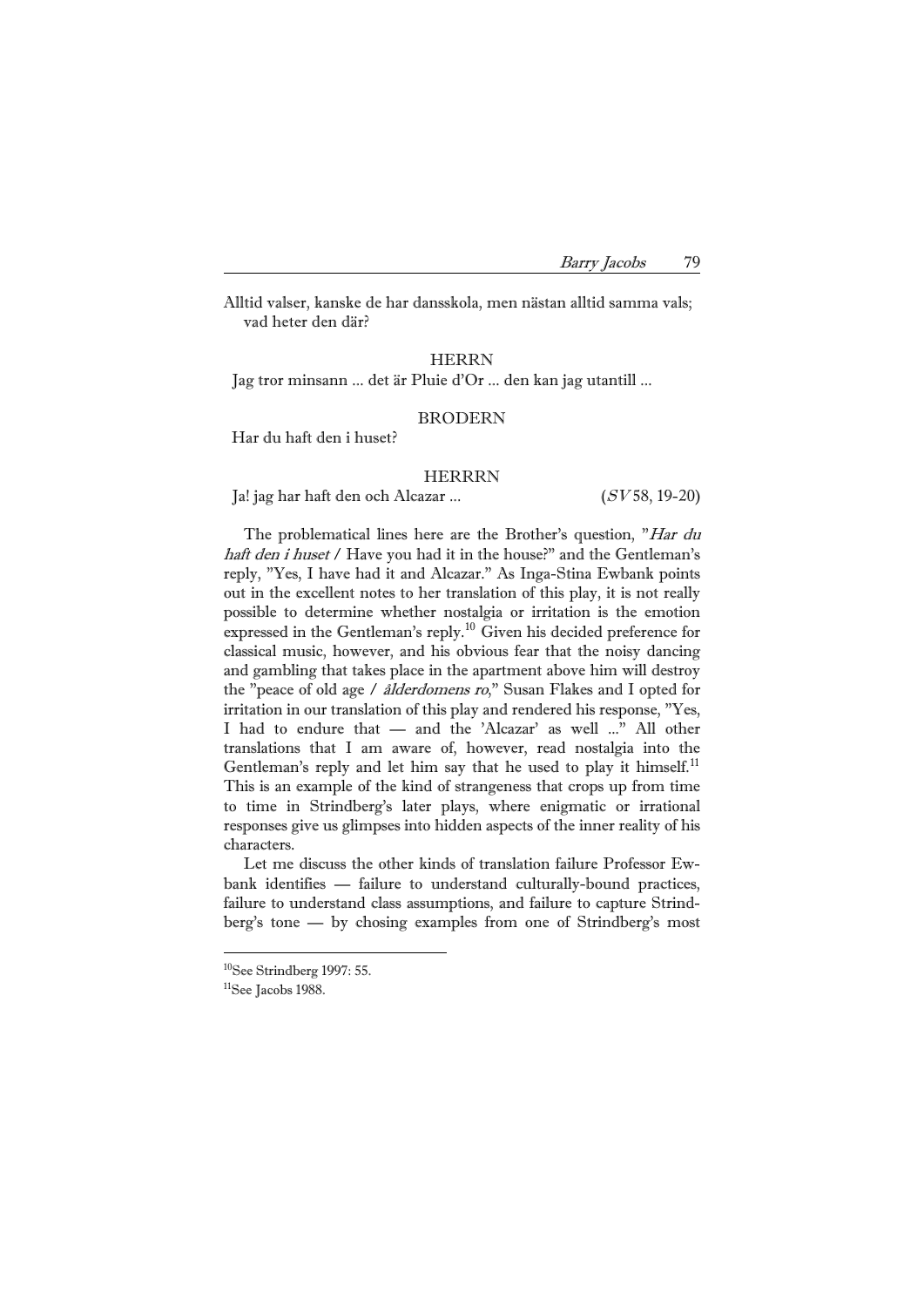frequently performed works, Fröken Julie / Miss Julie (1888). Since 1911, upwards of fifteen English translations of this play have been published; with a few exceptions, I shall confine my discussion of translation problems in this play to the six translations that are currently in print and readily available in popular paperback series: three British translations [those by Sprigge (1955), Watts (1958), and Meyer (1964b)] and three translations by Americans [those by Johnson (1976), Carlson (1981), and Sprinchorn (1986)].

The special problem with all earlier translations of *Miss Julie* stems from the fact that until 1964 the only available Swedish text of the play was corrupt. The textual tradition of *Miss Julie* is very complex. In 1888, after Karl Otto Bonnier (his usual publisher) refused the manuscript, Strindberg sent it to Joseph Seligmann, who agreed to print the play, provided he be given a free hand to make some necessary, minor revisions. Eager to get the work into print, Strindberg granted permission for these "few, necessary changes," but was later furious when he found that they were both numerous (870 to be exact) and decisive — in short, his play had been bowdlerized! In the mean while, however, he had lost his own copy of the manuscript. Landquist, who began to bring out Strindberg's collected works nearly a quarter of a century later, merely reprinted the corrupt Seligmann text. The inadequacy of Landquist's edition of the play has been apparent to a few scholars ever since 1936, when the original manuscript came to light; and in 1954 Harry Bergholz published a learned article in which he attempted to establish an authentic text of the play.<sup>[12](#page-5-0)</sup> In 1964 C. R. Smedmark published his reconstruction of the original; and twenty years later Gunnar Ollén brought out the definitive text in the new Nationalupplaga of Strindberg's collected works — one that eliminates all disputed readings and restores the play to its original state.<sup>[13](#page-5-1)</sup>

<span id="page-5-0"></span><sup>&</sup>lt;sup>12</sup>See Bergholz 1954. On the basis of his studies of Strindberg's and Seligmann's handwriting, Bergholz divides the alterations in Seligmann's copy of the original manuscript into four categories: (a) typographical errors; (b) alterations in Seligmann's hand; (c) alterations of dubious origin; and (d) alterations in Strindberg's own hand.<br><sup>13</sup>See Strindberg 1964*a* and Strindberg 1984 for these two restored editions of the

<span id="page-5-1"></span>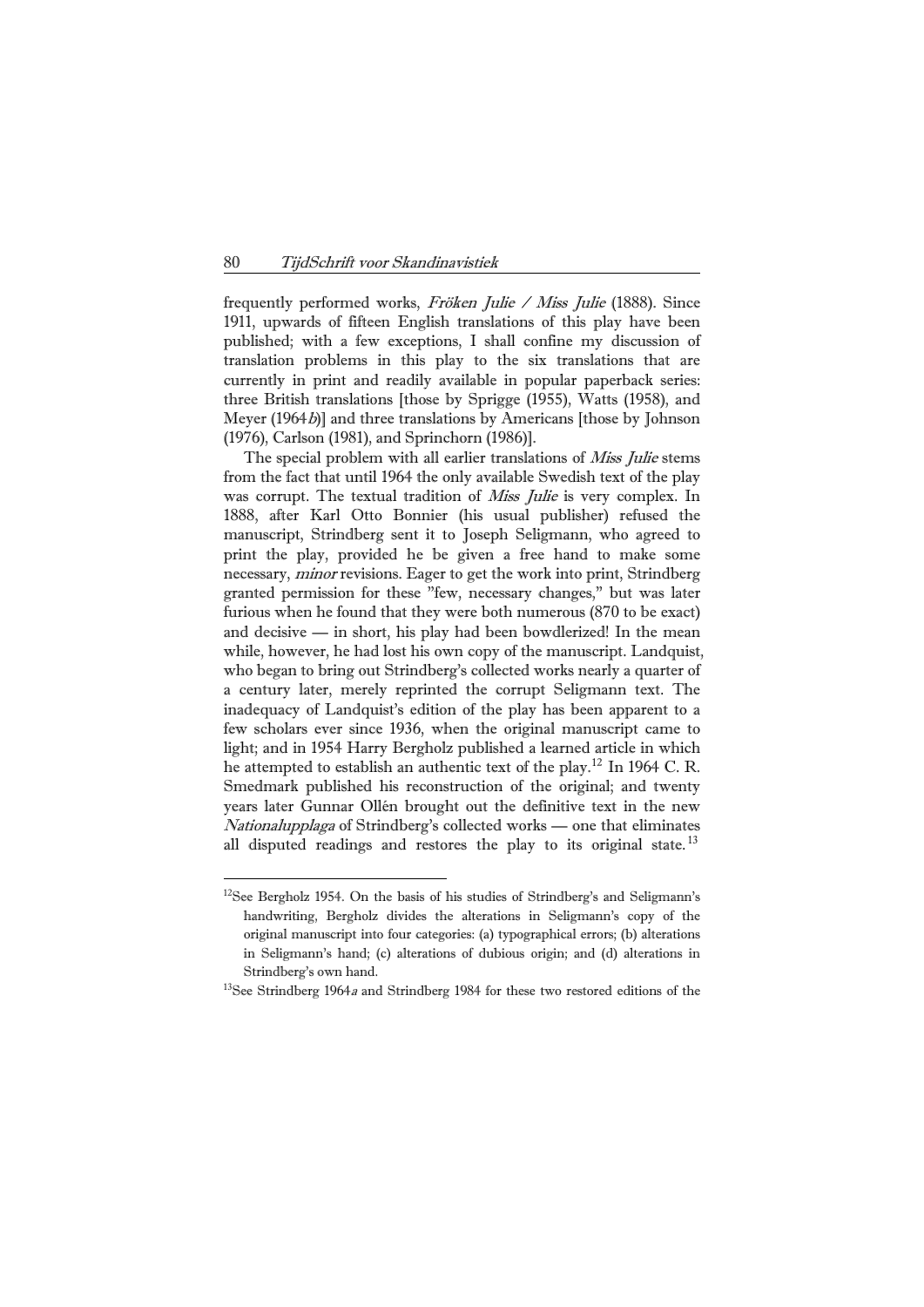Barry Jacobs 81

Obviously all serious discussion, and all new productions of this play must now be based on Ollén's edition of the literary text (or on translations of it).

 One of the most significant changes Seligmann made in Strindberg's text of Miss Julie occurs in the central section of the play. After deciding to flee with Jean, Julie begins to drink wine immoderately and reveals the secrets of her wretched childhood, including her mother's love affair with a local brick manufacturer and her subsequent mysterious [mental] "illness." One revelation that Seligmann suppressed was that Julie was born out of wedlock. After her long confession, Jean tells Julie that he knows how her engagement really ended; from her vehement assertion that she and not her fiancé ended the engagement he concludes that she hates all men, including him. She agrees that she does hate all men, except when her disgusting "weakness" gets the better of her and says she could let him be killed like "a beast." Strindberg was alluding to the punishment demanded by Swedish law for acts of bestiality (tidelag), but Seligmann changed the sense completely by letting Jean identify the animal Julie is referring to as a "mad dog." The restored Swedish text reads as follows:

#### **IEAN**

"Den brottslige dömes till två års straffarbete och djuret dödas!" Inte så?

# FRÖKEN

Just så

# **JEAN**

Men nu finns ingen åklagare - och inte något djur! Vad ska vi då göra?

# FRÖKEN

Resa!

 $\overline{\phantom{0}}$ 

play.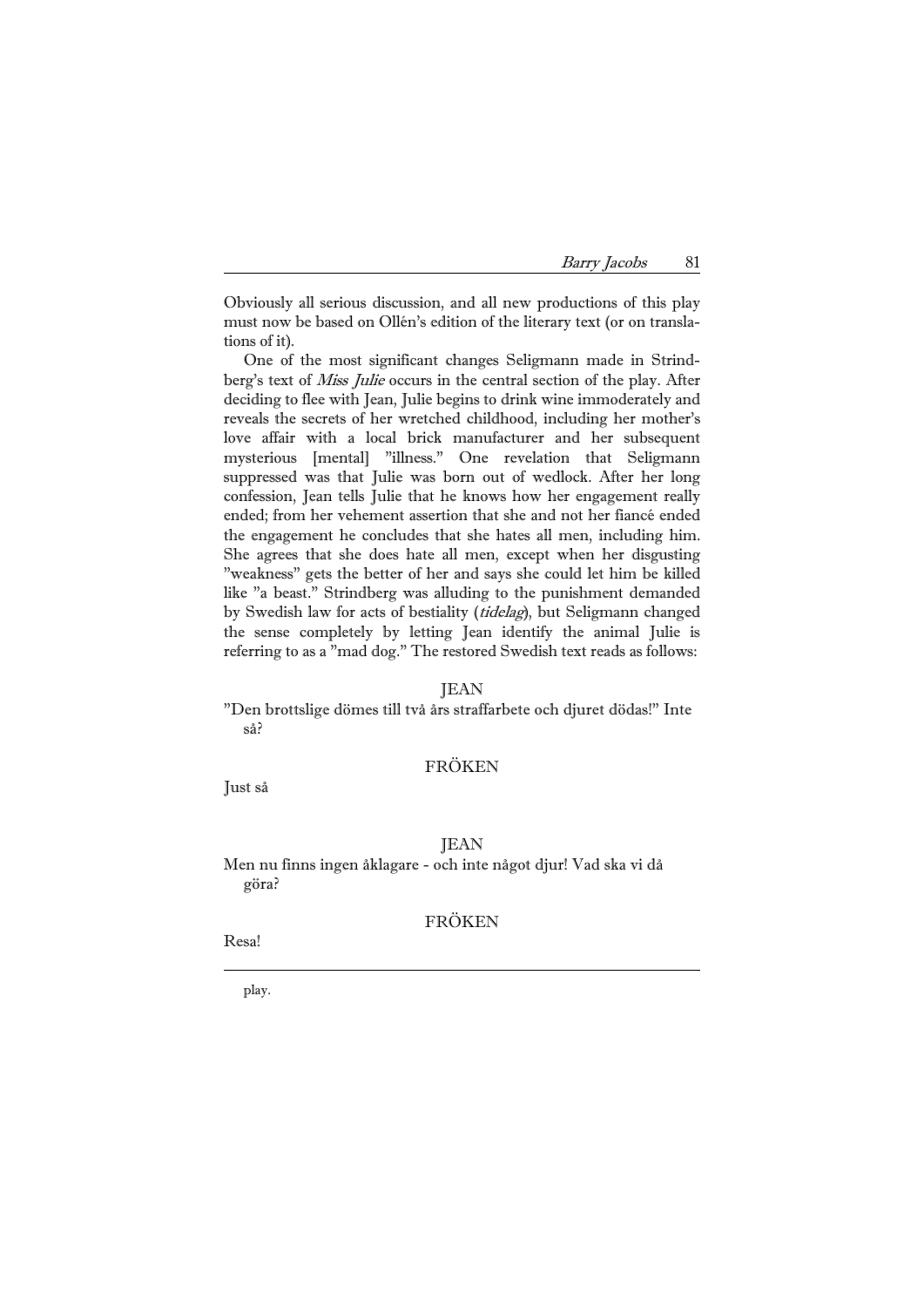#### **JEAN**

För att pina ihjäl varandra?

## FRÖKEN

Nej! För att njuta, två dar, åtta dar, så länge man kan njuta och  $s\text{a}$  - dö.  $(SV27, 164)$ 

JEAN: "The offender shall be sentenced to two years at hard labor and the beast shall be put to death." Is that what you're thinking of?

MISS JULIE: Exactly.

JEAN: But there is no prosecutor--nor is there any beast! So what do you suggest we do?

MISS JULIE: Leave!

JEAN: To torment each other to death?

MISS JULIE: No, to enjoy life--for a couple of days, a week--for as long as we can, and then--to die.

(Jacobs and Flakes)

 By replacing this clear reference to bestiality with the less offensive image of a mad dog that one hastens to shoot — an image that perhaps recalls Julie's pregnant bitch, Diana, in a misleading way — Seligmann no doubt hoped to make Strindberg's play more acceptable to a late nineteenth century audience, but in doing so he obscured the meaning of a crucial passage. Julie has been angry enough to threaten to shoot her thoroughbred hunting dog, Diana, because she had been impregnated by the gatekeeper's pug. The irony of this palpable symbol resides in the partial inappropriateness of the reference to the virgin huntress. Besides being emblematic of Julie's misalliance with her father's valet, her pregnant bitch also exemplifies the futility of trying to suppress sexual desire. But though Diana helps clarify the ambiguous nature of Julie's sexuality, Strindberg certainly did not intend to invoke a canine image at this point. On the one hand, Julie feels that intercourse with Jean was an act of bestiality; on the other,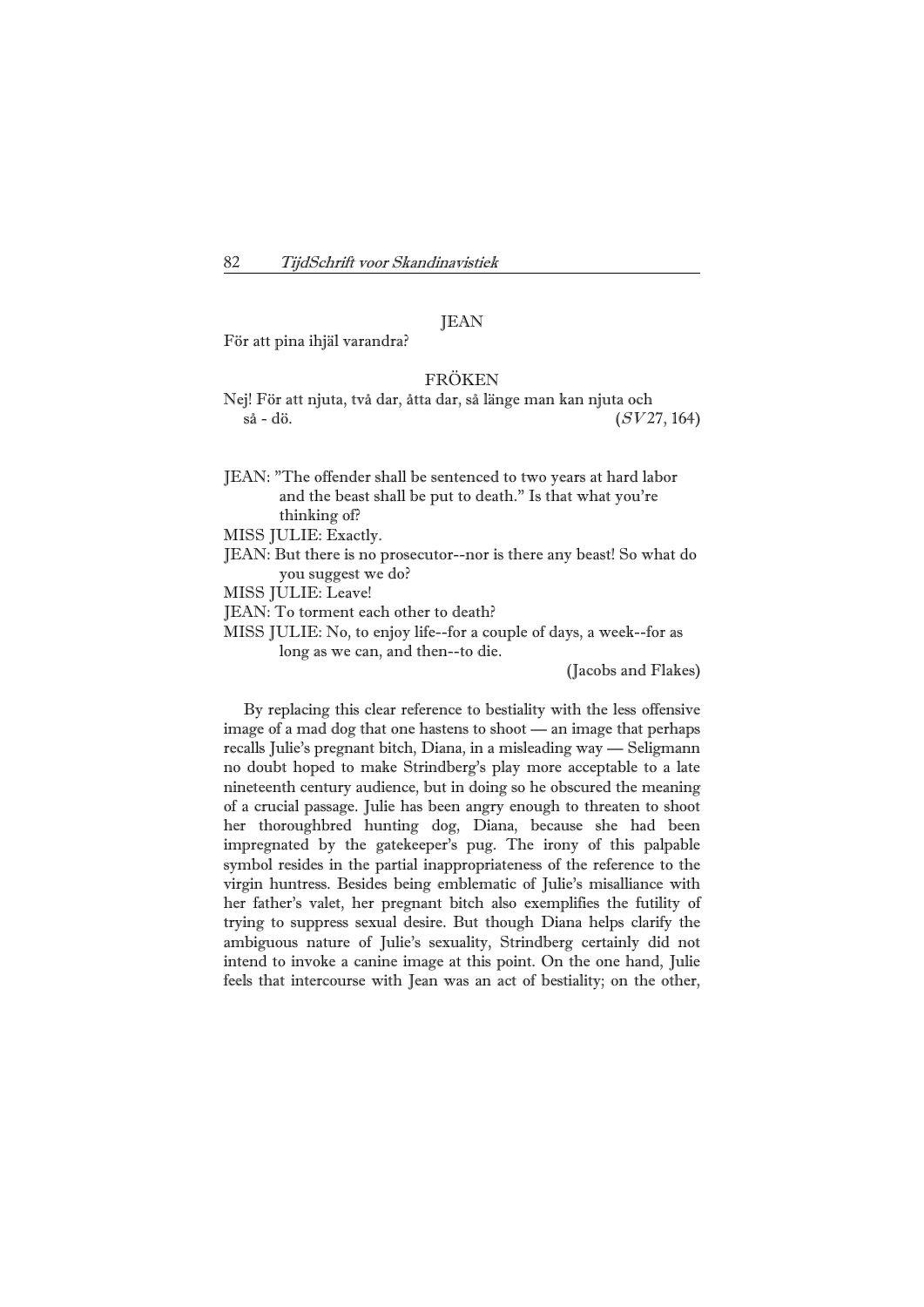| Barry Jacobs 83 |  |
|-----------------|--|
|                 |  |

she cherishes a romantic notion of love that will culminate in a Liebestod. By juxtaposing her deep loathing of Jean with her ardent longing for fulfillment in death Strindberg is defining her tragic dilemma. Seligmann's revision of the text destroys this dramatic moment in the play.

 Because the Landquist version of the play was the only text available to Sprigge (1955) and Watts (1958) when they published their translations of Miss Julie, they reproduce Seligmann's distortion of the text at this point, as does Arvid Paulson, whose translation appeared five years after the publication of Smedmark's amended edition of the play. All subsequent translations that I am aware of, except for that of Southerington (1975), follow the restored versions of Strindberg's text. Though Sprigge and Watts can hardly be blamed for following the only text at their disposal, there can be no excuse for literary translators who themselves distort Strindberg's text in an attempt to clarify the subtext, to redesign the stage set, or to force their own interpretation onto the original.

The stage set for *Miss Julie* is a case in point. As Strindberg describes it, the set affects the spectator much more effectively than it does the reader:

A large kitchen, the ceiling and side walls of which are concealed by the theater's tormenters and borders. The back wall is set at an angle, and on the wall are two shelves with copper, brass, iron, and tin utensils..... Stage left is the partial view of a large porcelain stove, part if its hood visible ..... At the right, just one end of the servant's white pine dining table is visible, along with several chairs" (SV 27, 117).

The summoning bell above the door and the gaping mouth of a speaking tube show the reader/spectator that this is the domain of servants who are ever at the beck and call of their superiors. The table and the back wall of the set are angled so that the actors will be seen in half-profile by the audience. In the Preface to the play Strindberg explains that he has borrowed the idea of the unsymmetrical and truncated scene from Impressionist painters, because being unable to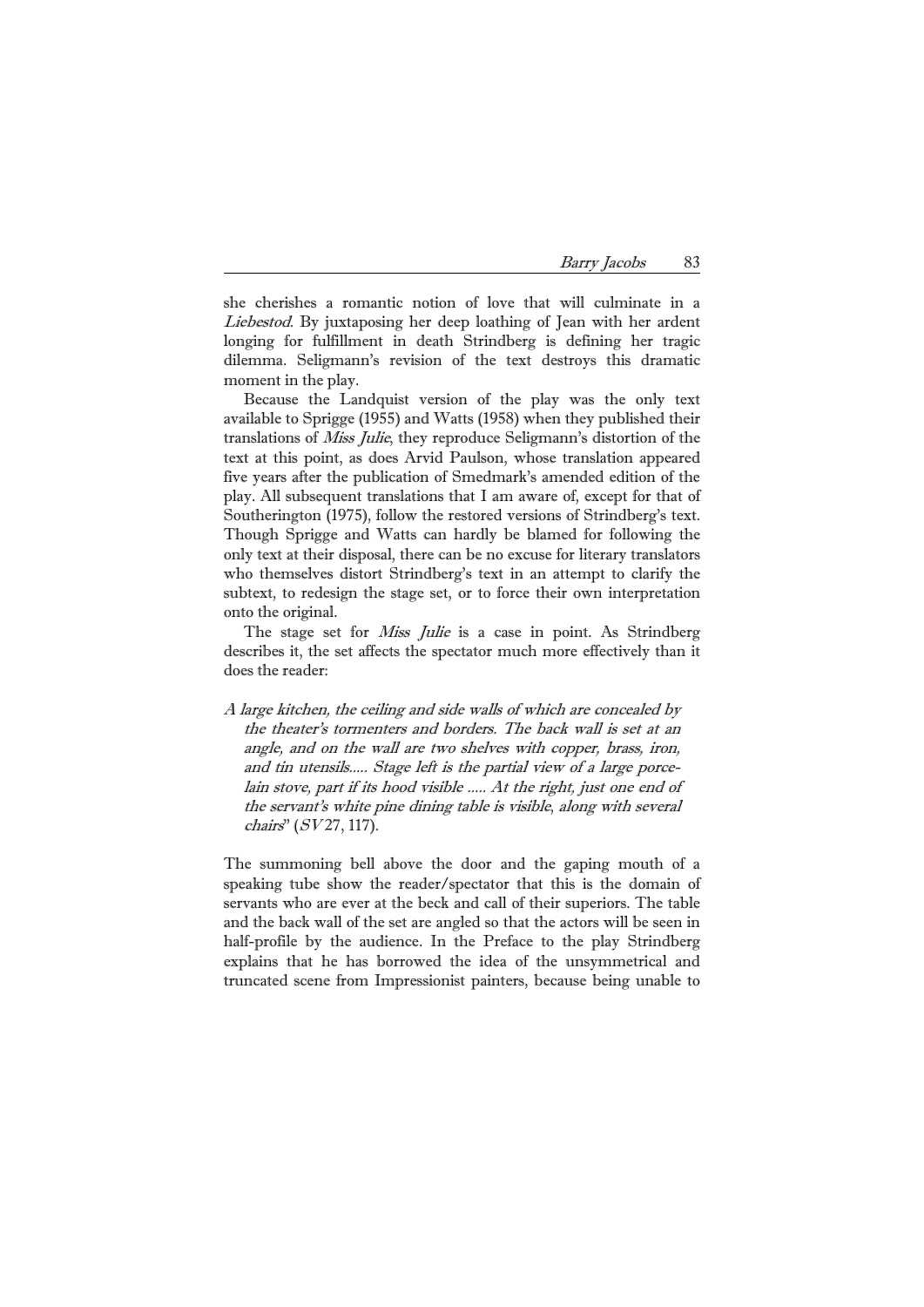see the whole room and all its furnishings "creates the opportunity for surmise, that is to say, stimulates the imagination to complete the picture" (SV 27, 111). In other words, Strindberg deliberately engages the spectator as set designer. To one side of the set lies a mysterious, indeterminate area where the most significant action of the play will take place — off-stage.

 Though the reader is informed before Strindberg even describes the set that "the action takes place in the Count's kitchen on Midsummer Eve"  $(SV27, 115)$ , the spectator must rely on visual clues to become aware that the action of this play is set on a very important Swedish holiday: the eve of June 23rd, the Feast of St. John the Baptist and the celebration of the summer solstice. Though the fact that the stove is decorated with bundles of birch branches indicates all of this to a Swedish audience, this culturally-bound detail is meaningless for an American audience. By contrast, other details in the set are universally "readable." " $To$  the right," Strindberg specifies in the stage directions,

# can be seen a partial view of a deep arched entryway with two glass doors through which are visible a fountain adorned with a statue of Cupid, lilac bushes in bloom, and some Lombardy poplars.

The lilacs in bloom tell an American audience that it is springtime or early summer. The statue of Cupid, visible throughout the action, introduces the rococo eroticism characteristic of the early sequences of the play and then, as the action progresses, comments ironically on the destructive power of human sexuality.

Though I have never seen a production of Miss Julie that attempts to follow Strindberg's stage directions to the letter, I believe that the literary translator's responsibility is simply to relay Strindberg's description of the set and allow the director and set designer to modify them to suit their own conceptions of the visual aspects of the play and to fit into the acting space at their disposal. Unfortunately, however, some translators tend to usurp the functions of the director and even those of the set designer. Sprigge, for example, invents a number of stage directions in her translation of Miss Julie. Whereas Strindberg's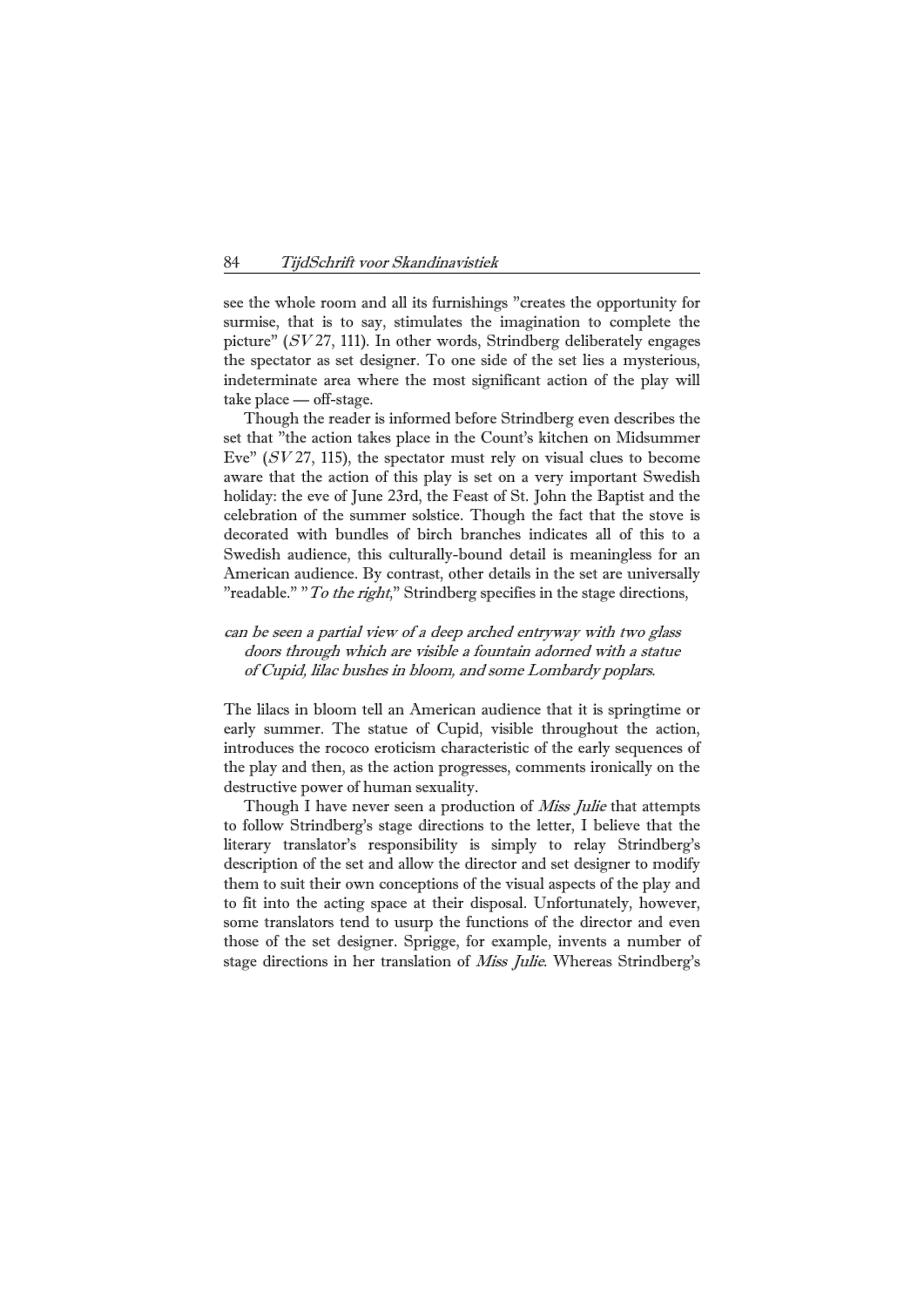| <i>Barry Jacobs</i> 85 |  |
|------------------------|--|
|                        |  |

initial stage direction mentions only one door (the glass double doors leading to the garden), she provides her own set design:

The kitchen has three doors, two small ones into Jean's and Kristin's bedrooms, and a large glass-fronted double one, opening onto a courtyard. This is the only way to the rest of the house.<sup>[14](#page-10-0)</sup>

 Strindberg does not indicate that the door to the garden is the only way to the rest of the house; indeed, when Julie leaves the kitchen to go upstairs and rob her father's safe, there is no mention of her exiting through the glass doors. Strindberg's acting direction reads "[JEAN] takes her hand and leads her off-stage," presumably to a stairway that we cannot see. Arvid Paulson too invents a "triangular opening in the wall, inside which are doors upstage and downstage leading to JEAN's and KRISTIN'S rooms" and further specifies that the only door visible to the spectator is the one leading to Jean's room.<sup>[15](#page-10-1)</sup> In her recent translation of the play, Truda Stockenström appropriates Sprigge's scenic inventions and presents them as if they were part of Strindberg's original text.<sup>[16](#page-10-2)</sup> All of these additions diminish the complicity of the spectator that Strindberg was at pains to enlist by means of his "impressionistic" stage set.

 Another point in the play that tempts translators to be inventive is the moment when the farm workers can be heard approaching the kitchen singing a ballad that Jean insists is aimed at him and Miss Julie. To win her sympathy, Jean had earlier told her of his boyhood discovery of the elegant latrine in the form of a Turkish pavilion in the garden of the estate. Recounting how he was once trapped there when someone from the manor approached, he describes the final degradation: "There was only one way out for the gentry (herrskapsfolk), but for me there was another. I had no alternative but to choose it"  $(SV27, p. 140)$ . This degrading situation is reversed when Julie finds herself trapped in the kitchen with Jean as the peasants

È,

<sup>14</sup>Strindberg, 1955: 75.

<span id="page-10-2"></span><span id="page-10-1"></span><span id="page-10-0"></span><sup>&</sup>lt;sup>15</sup>See Strindberg 1969*a*: 51-52.<br><sup>16</sup>See Strindberg 1996: 11.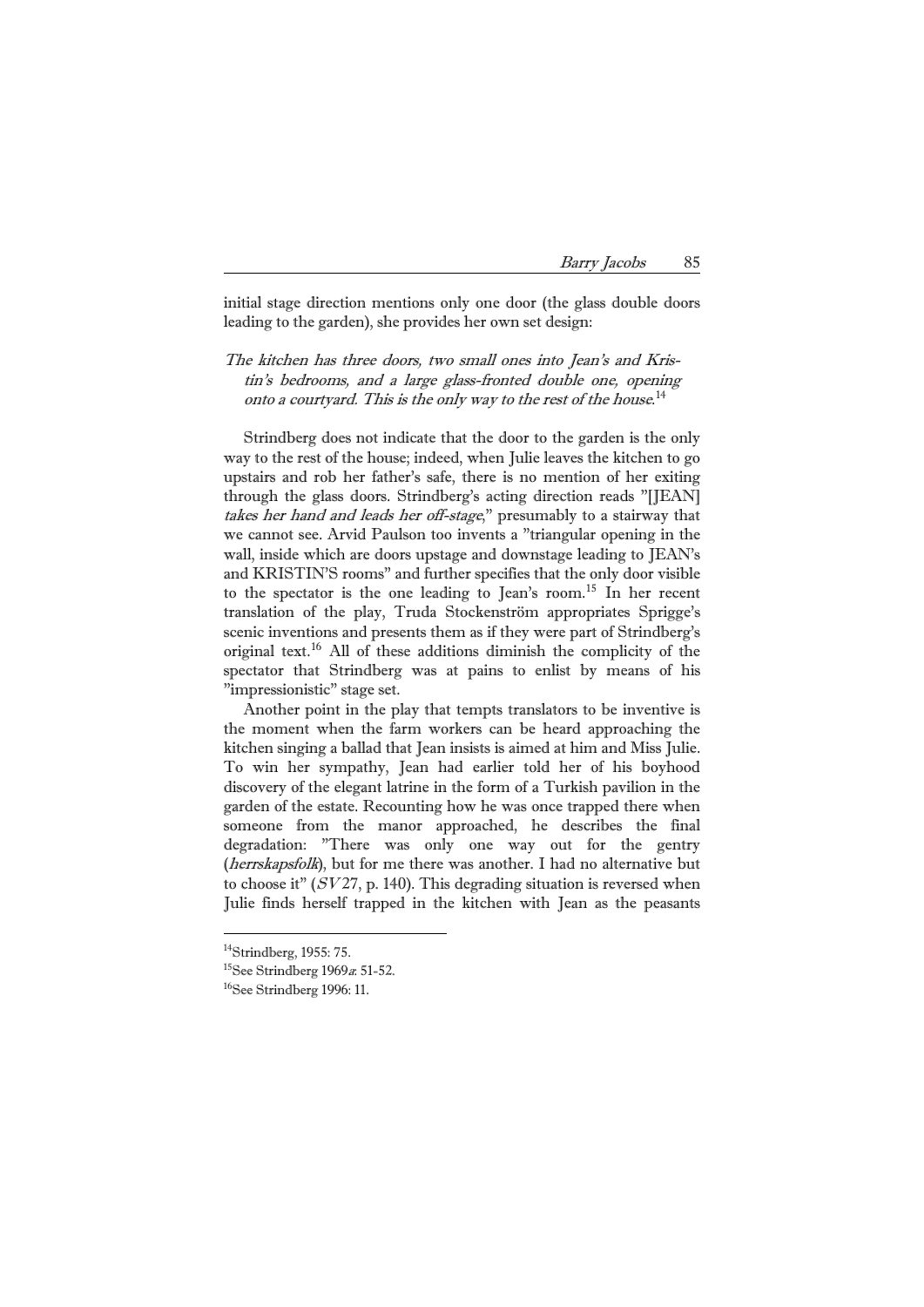approach. In the Preface to the play Strindberg tells us that instead of inventing the slanderous ballad *(nidvisa)* that the farm workers sing, he has used a little-known ballad that he himself discovered in the Stockholm area, because

instead of improvising their malice, the people use alreadyexisting material that can take on a double meaning [...]. The words are only approximately apt and not quite on target, but that is intentional, for the underhandedness (weakness) of the slave prevents him from making a direct attack.  $(SV27, 111)$ 

The ballad Strindberg used has a simple narrative involving two women who come from the woods; one of them is wet about the foot; they are speaking of a hundred *riksdalers*, but have hardly one *daler* to their name. Though Jean tells Miss Julie that the song is a satirical attack on the two of them, the text of the song appears to have very little to do with the fact that Julie is flirting with a servant. The last stanza, which can be translated as, "On thee my garland I bestow, [...] but to another my heart will go," is the only part of the song that might refer directly to Jean and Miss Julie. Jean urgently wants to get Miss Julie into his room and tells her that in a situation of this sort the only salvation is to flee. Julie says that they can neither leave by the kitchen door nor go into to Kristin's room — thus making Jean's room the only refuge, which, as Evert Sprinchorn points out, will become a scene of moral degradation for Julie similar to the physical degradation Jean suffered in his escape from the latrine.<sup>[17](#page-11-0)</sup>

 In her Danish translation of the play, which appears to have had Strindberg's full approval, Nathalia Larsen translates the acting direction "Kören nalkas sjungande: / The chorus approaches singing:" as "Man hører Sang and Musik nærme sig / One hears song and music approaching" and omits the words of the ballad altogether, because in the first production of the play they could not afford to hire extras to stage the "ballet" that Strindberg wanted to insert at this point both to show the passage of time and to suggest the maenadic frenzy of the

<span id="page-11-0"></span><sup>17</sup>See Sprinchorn 1966: 23.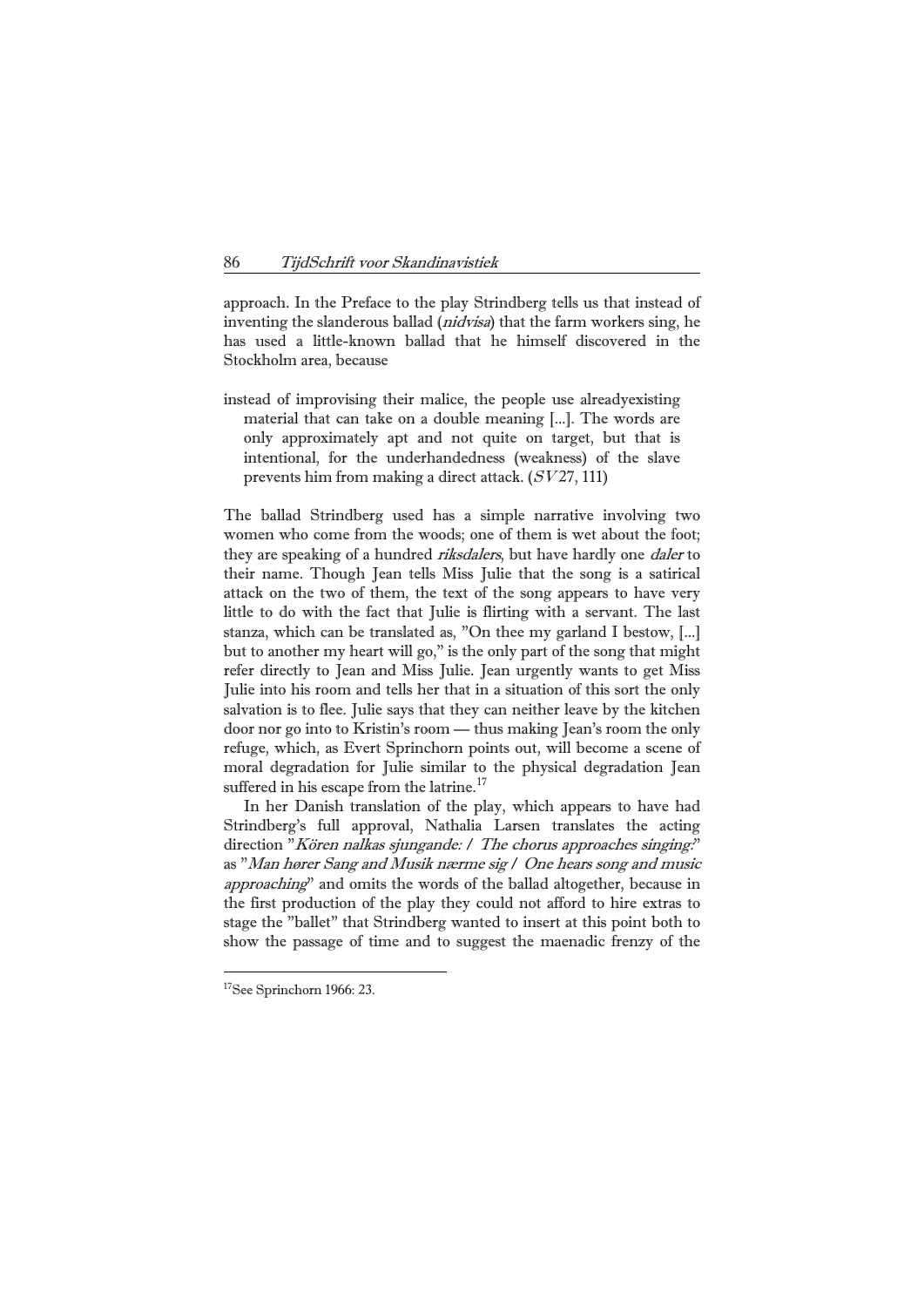| Barry Jacobs 87 |  |
|-----------------|--|
|                 |  |

sexual intercourse that is taking play off-stage. All of our translators, however, supply a text for the peasants to sing. Five of them stick close to the original, as Susan Flakes and I decided to do; the other four (Watts, Meyer, Carlson, and Sprinchorn) provide completely different and quite suggestive versions. Watts creates a ballad about a lady who lost her "shoe" in the woods; six months later, when she begs her seducer to marry her soon, he replies that he has already bestowed a wedding wreath upon another. Meyer too tells a story of seduction, but in his ballad it is the young woman who tells her seducer that she loves another. Carlson, who believes that the "thematic armature" of Miss Julie is the fairy tale about the swineherd and the princess, forces his reading of the play as a "fairy tale manqué" on the unsuspecting reader/spectator of his translation by replacing Strindberg's "indirect" ballad with an elaborate story of the unhappy love of a swineherd for a princess.[18](#page-12-0) Finally, Sprinchorn has composed a simpler, more generic narrative, which, though it follows Strindberg's notion of the oblique attack, by invoking Jack and Jill suggests more directly than Strindberg does the gender conflict at the heart of this play.

 At key moments in the play actions speak louder than words for the spectator, and this fact makes Strindberg's acting directions very important. Jean's delicate repast in the opening sequence, when he dines on kidney accompanied by some of the count's finest Burgundy, is designed to show his affected refinement and his egotistical self-indulgence. He criticizes Kristin for serving his meal on an unwarmed plate and rudely rejects the tumbler she thoughtlessly offers him instead of a wine glass. He is equally sensitive to foul odors (the abortifacient Kristin is preparing for Julie's pregnant bitch Diana) and to alluring scents (Julie's perfumed handkerchief). Finally, he objects to coarse expressions and criticizes Kristin for referring to the concoction for Diana as fanstyg, a vulgar expression that has proved to be another stumbling block for translators. It has been variously translated: "bloody muck" (Sprigge), "devil's brew" (Watts); "filthy mess" (Meyer); "hellish concoction" (Johnson); "slop" (Carlson); and "damn mess" (Sprinchorn). What is important here is not so much the word she uses

<span id="page-12-0"></span><sup>18</sup>See Carlson 1982: 70.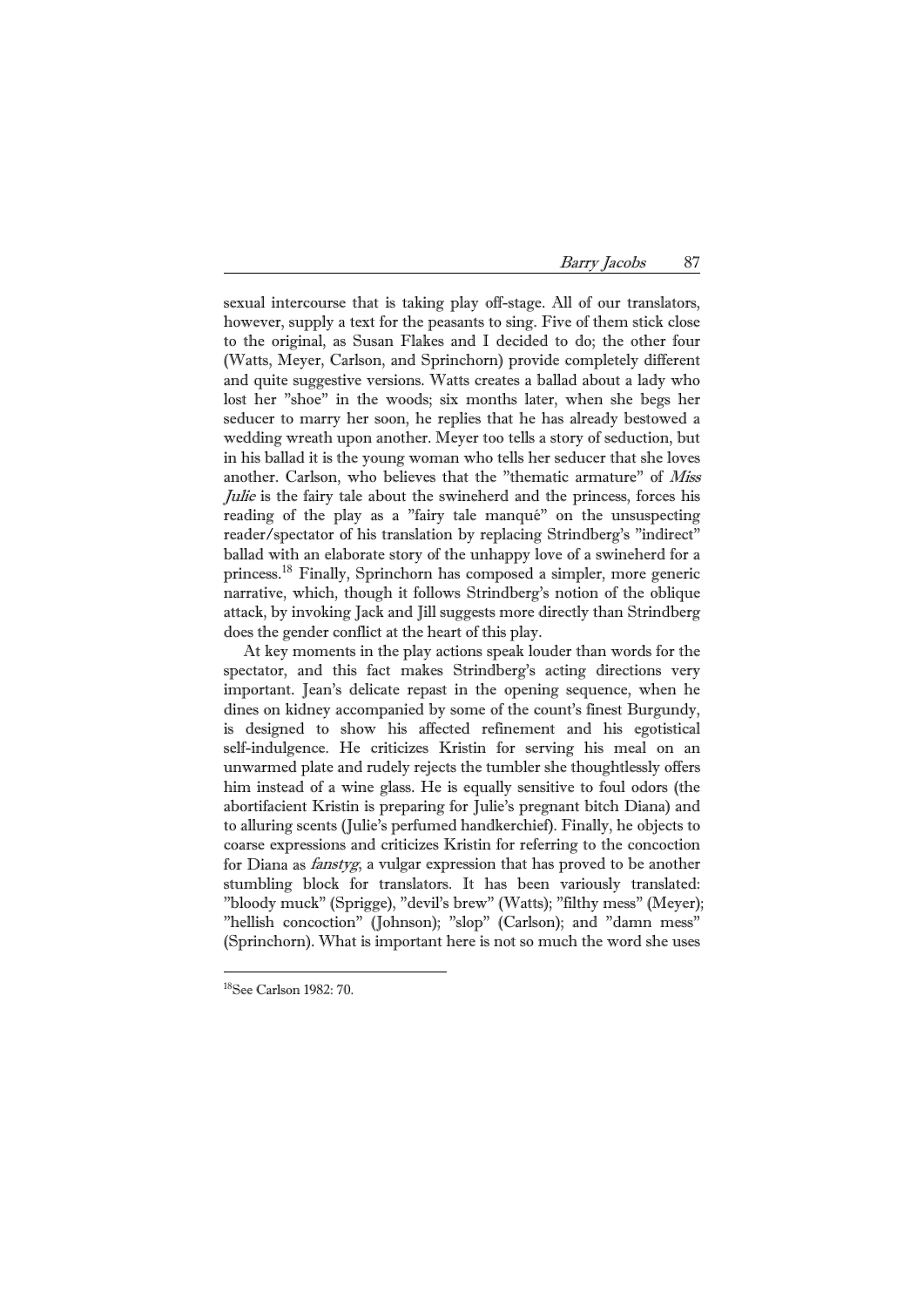as Jean's reaction to it, and only Sprigge's rendering seems strong enough to provoke Jean's sharp rejoinder. But in America "bloody" lacks the force it has in Britain.

 Though most of Strindberg's acting directions in this play are straightforward and easy to translate, one of the most important of them defies accurate translation into English. It occurs in the sequence where Jean refuses to go out into the garden with Julie to pick lilacs. He is afraid that the social gulf between them will occasion gossip. When Julie offers to step down to his level, he warns her that the people on the estate (folket) will not believe that she has not stepped down voluntarily, but that she has fallen. "I have a higher opinion of the people than you do. Come and let's see. Come on," she replies  $(SV)$ 27, 135). Her speech is followed by a significant unspoken thought that must be conveyed by a look: "Hon ruvar honom med ögonen."

This use of the verb *ruva*, the primary meaning of which is "to brood," that is, "to sit on or incubate eggs," is difficult to translate. As in English it also means "to cherish," and "to think anxiously or moodily upon, to ponder." Ruva is what a hen does to protect her newly-hatched chicks on the nest and to keep them warm; it is also what medieval dragons did to protect the treasure hoards they guarded so jealously. Strindberg's use of *ruva* here seems to indicate both duration — this is a long and searching look — and tender cherishing. The reader of the literary text must simply try to imagine how Julie "broods" Jean with her eyes, and the actress playing Julie must depend on the translator's attempt to capture the striking image Strindberg uses here to direct her. Our translators render it variously:

 Sprigge:"Gazes into his eyes." Watts:"She challenges him with her eyes." Meyer:"She fixes him with her eyes." Johnson: "She 'examines' him searchingly with her eyes." Carlson: "She stares at him broodingly." Sprinchorn: "She gives him a long, steady look."

Sprigge's "gaze" to translate *ruva* is too general; and "challenge," "fix," and "examine" seem wrong to me. Carlson and Sprinchorn come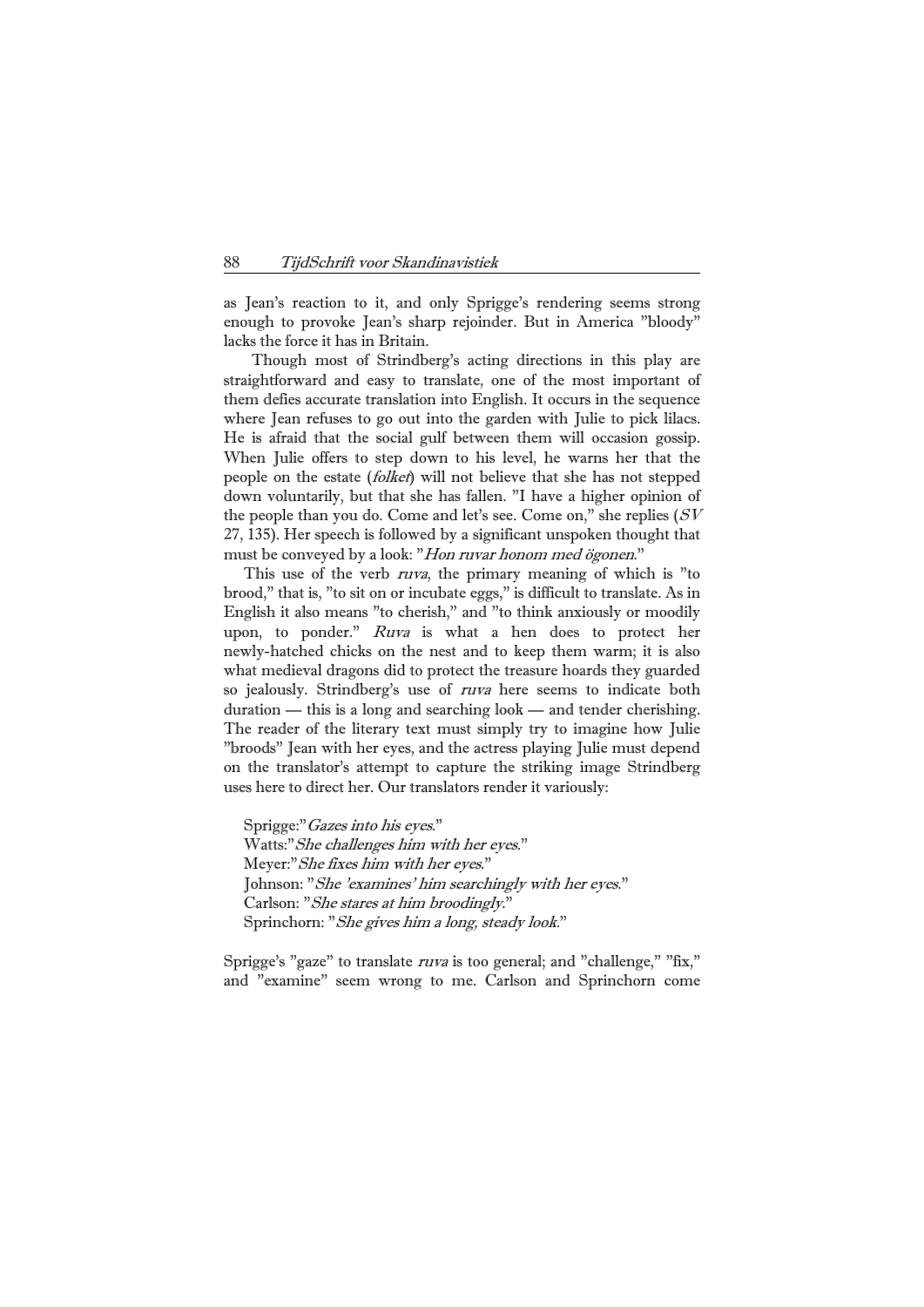Barry Jacobs 89

closer: Carlson conveys Julie's mood; Sprinchorn conveys the duration of the gaze. Susan Flakes and I settled for "She gives him a tender, pleading look."

 Difficult though it is to find an English equivalent for a word like ruva, one faces even greater translation problems in trying make the culturally-bound practices and the assumptions about class in Miss Julie intelligible to a contemporary American audience. The two sources of conflict in this play are the class struggle and the battle of the sexes. In this play Jean embodies divided class loyalties. Is he only a cringing menial who ultimately proves incapable of transcending his hereditary baseness — or is he (as Strindberg described him in a letter to Georg Brandes) another Figaro?<sup>[19](#page-14-0)</sup> At a higher level, Julie, the daughter of a count and a liberated woman of "very simple common origin" (SV 27, 160), embodies the same divided class loyalties. She also incarnates a preoccupation with sexual duality — masculinity in women, femininity in men. Is she a degenerate half-woman, the last scion of a decadent strain — or is she an incarnation of Nietzsche's "Master morality"? Are "determined" characters like Julie and Jean the innocent victims of forces they cannot control, or must they assume responsibility for their actions? These are questions the translator must come to terms with before attempting to reconstruct the verbal unity of Strindberg's original text.

 The instability of these "characterless" characters — as Strindberg calls them in the Preface  $(SV27, 104)$  — and their ambiguous attitudes and divided class loyalties means that they easily can — and do switch roles. For example, with Kristin in the first sequence in the play Jean enacts the finicky gourmet and wine connoisseur; but the moment Miss Julie enters the kitchen he resumes his role as lackey. Later, when Julie orders him to lay aside his livery, he looks the gentleman, plays the gallant, addresses elegant speeches to her, toasts her and even kisses her shoe; but when he really does try to kiss her, she slaps his face and they return to the rigidly-defined roles of mistress and servant. Upbraiding him for being conceited enough to imagine that she had taken him seriously, she gives a precise definition of the

<span id="page-14-0"></span><sup>19</sup>See Strindberg 1992: I, 292.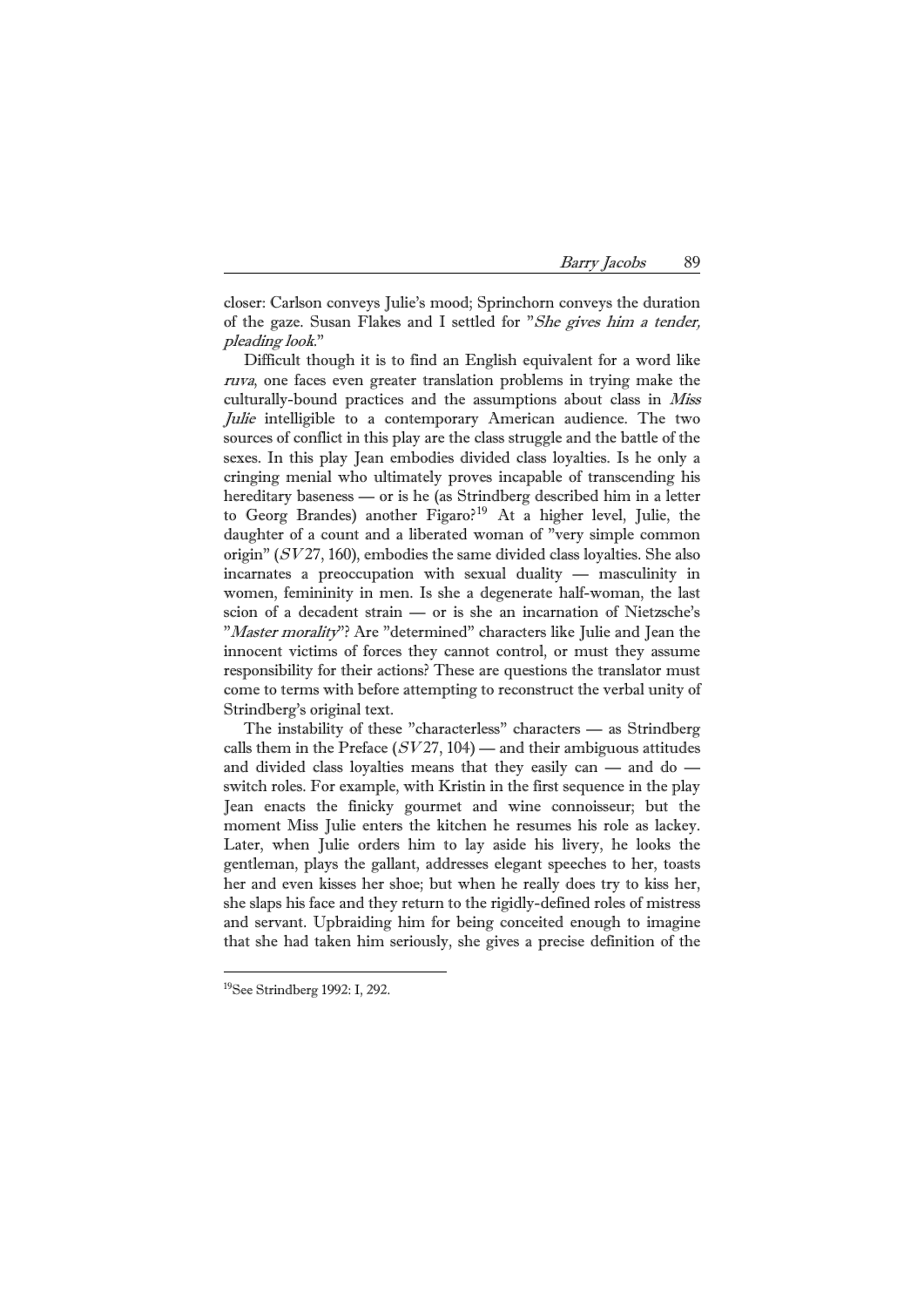role conflict that now governs the situation: "Perhaps you're a Don Juan? Or a Joseph? Upon my word, I believe you're a Joseph" (SV 27, 138). The two roles are, of course, diametrically opposed. As the male, Jean considers himself to be the sexual aristocrat, the seducer; as a servant, however, he must play the passive, subservient role.

 At this point Jean takes refuge in his menial role and his social baseness. For the remainder of the play he is alternately ashamed and proud of his humble origins. This is where the translator encounters almost insuperable problems with culturally-bound concepts and outmoded class assumptions. Jean says that he grew up on the neighboring estate, a statbarn, a "cotter's" child. Statare were the lowest level of farm workers whose labor was at least partly paid for with natural products like milk, potatoes, and firewood. But this class of farm worker has long since vanished in Sweden, and "cotter" does not mean very much to most Americans. The other untranslatable class word Jean uses to describe his low status is *dräng* ("farm hand"). Unable to win Miss Julie's sympathy as a bogus gentleman, Jean tries his luck with what one might call his *drängegenskaper*. The episode he relates about being trapped in the estate's elegant latrine (in the shape of a Turkish pavilion) shows social degradation in its most disgusting form. He tells how, emerging from the place of excrement, he saw Julie, the unattainable little aristocrat, in a white dress and pink stockings strolling in the rose garden. The sight of her, he claims, made him aware of the injustice of earthly life:

If it's true that a thief can enter the kingdom of Heaven and be with the angels, then it's strange that a cotter's child here on God's green earth cannot come into the Count's park and play with his daughter.  $(SV27, 141)$ 

 In the continuation of the story, which Jean later admits that he found in a newspaper, he creates yet another base social role for himself: "Oh, Miss Julie, oh! A dog can lie on her ladyship's sofa, a horse's muzzle can be stroked by a noble hand, but a ... dräng—" (SV27, 141). Now how is one going to translate that bothersome word in this context so that it will convey Strindberg's meaning to an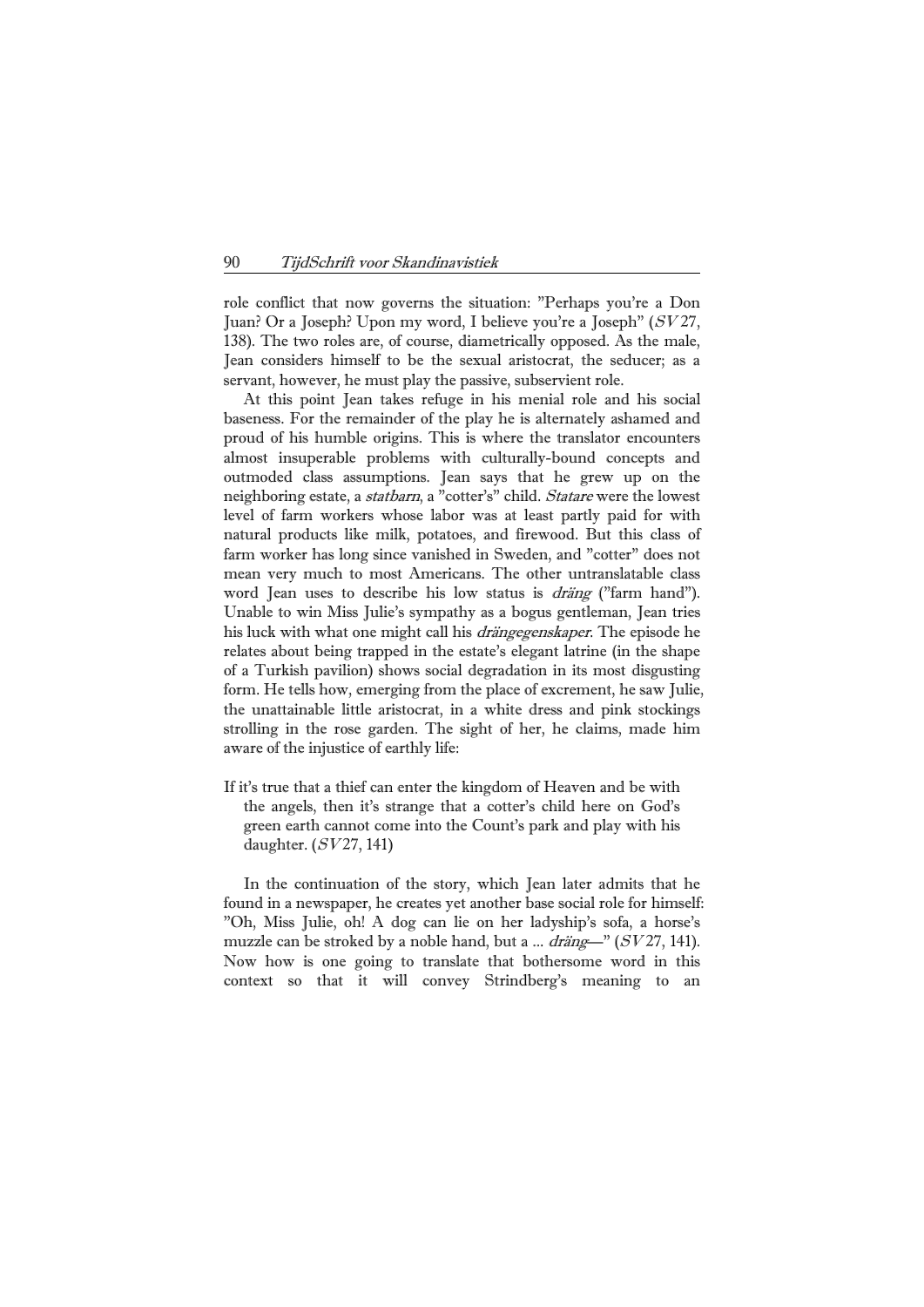| <i>Barry Jacobs</i> 91 |  |
|------------------------|--|
|                        |  |

English-speaking audience? All six of the translators I am considering translate dräng in this speech as "servant," which seems pale and much too general. (Since dreng is the regular word for "boy" or "lad" in Danish, Nathalia Larsen used tjenestekarl ("farm hand") here. German has an even better equivalent for dräng: Knecht, which is what Peter Weiss uses in his German translation of the play.) By trilling the "r" and landing heavily on the nasal termination of the word, one can fill dräng with a degree of contempt that English "servant" is incapable of conveying.

 Jean's desire to rise in the world is based on the assumption that aristocrats really are noble; his greatest fear, however, is that there is no essential difference between "people" and "people." His hope has been that his *drängegenskaper* are really inessential, that they are the part of himself that he can easily shed when he gets to a country with a democratic form of government. Julie's social ambivalence has been reinforced by her fiancé, whose egalitarian principles she has temporarily espoused. She wants to believe that rank is something easily laid aside and that people of all classes are capable of the same delicate feeling. But Jean's callousness after the seduction causes her to change her mind:

#### **JEAN**

Tänk på Kristin därinne. Tror ni inte att hon också har känslor!

#### FRÖKEN

Jag trodde det nyss, men jag tror det inte mer! Nej dräng är dräng ...

### JEAN

Och hora är hora!

#### (SV 27, 154-155)

JEAN: Think of Kristin in there. Don't you think she has feelings too?

MISS JULIE: I thought so a while ago. But I don't think so any more. No, a churl's a churl ...

JEAN: And a whore's a whore!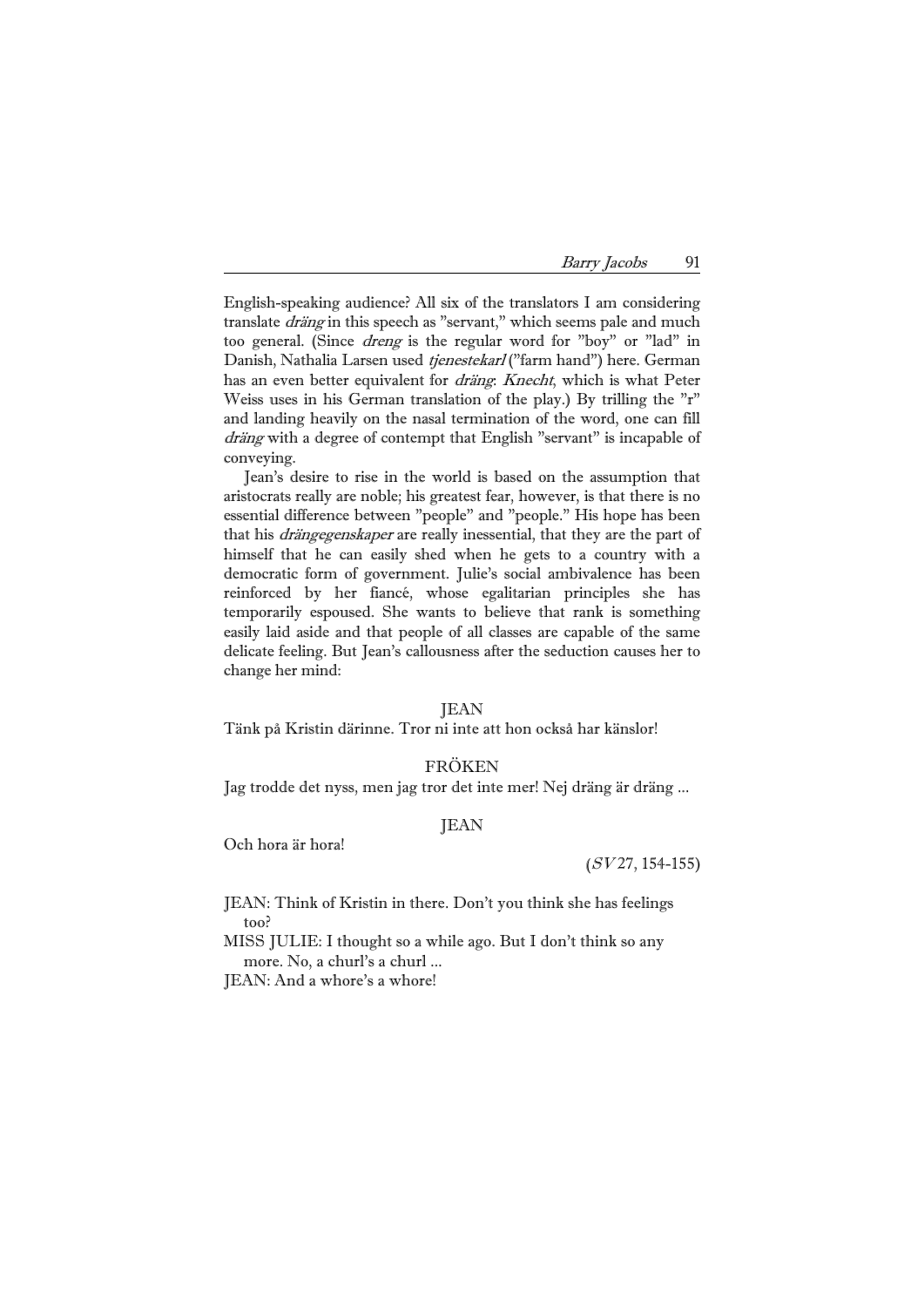(Jacobs and Flakes)

When Julie uses this loaded word *dräng* to label Jean's vulgarity, he immediately equates his social basness with her moral depravity: "A whore's a whore." The two insults must be equally forceful. But are they so in these translations? Sprigge uses the awkward, polysyllabic word "menial" to translate *dräng* here: "A menial is a menial."<sup>[20](#page-17-0)</sup> All the other translators use the rather colorless word "servant" at this point to translate Julie's stinging epithet. Because it can deliver at least some of the contempt of *dräng*, Susan Flakes and I finally settled for the archaic and much too literary word "churl." The tone here must depend more on sound than on sense.

Near the end of the play the troublesome word *dräng* comes back, when Jean discovers that his *drängegenskaper* are part of his permanent makeup. After the count's return, when he dons his livery once more, Jean finds that he is no longer free to exercise power over Julie. He blames his paralysis on "den djävla drängen som sitter i ryggen på mig" (SV 27, p. 188). Here only one of our translators, Johnson, uses "servant" to translate *dräng*:

 Sprigge: "Well, that devil of a lackey is bending my back again" Watts: "It must be this livery I've put on my back" Meyer: "Oh, it's this damned lackey that sits on my back" Johnson: "It's the damn servant in me" Carlson: "Ah, it's the damn lackey in me!" Sprinchorn: "I've got the backbone of a damned lackey"

 Watts blames this relapse into servility on the livery, and all the others invoke the word "lackey" to characterize the reappearance of Jean's *drängegenskaper*. Sprinchorn seems to come closest to capturing Jean's self-contempt by changing rygg ("back") to "backbone" and using it in a figurative rather than a literal sense. In order to show that Jean is now accepting the denomination he so violently rejected earlier in the play, Susan Flakes and I resorted to "It's this damned churl in

<span id="page-17-0"></span><sup>20</sup>Strindberg 1955: 94.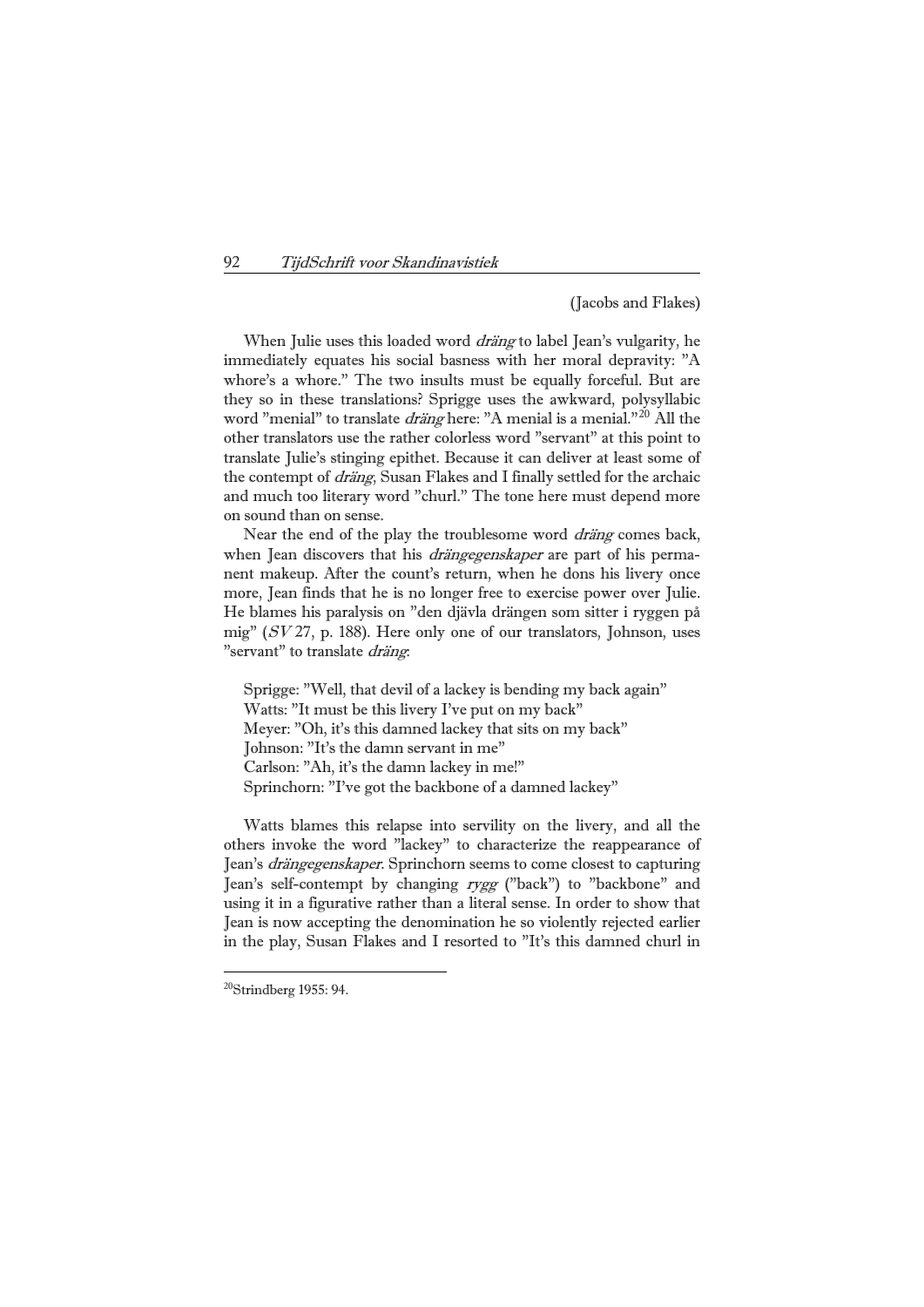| <i>Barry Jacobs</i> 93 |  |
|------------------------|--|
|                        |  |

the marrow of my bones!" Because of historical differences in class structure between Sweden and America, where small landholders and poor farm workers have never been involved in feudal or semi-feudal relationhships to a landed gentry, it will always prove difficult to make class assumptions in a play like *Miss Julie* fully intelligible to American theater audiences. British English, which has a richer active vocabulary of words denoting class distinctions, may be better suited than its American counterpart to conveying Strindberg's sense of class in this play.

 I have saved until last the most difficult task for the translator of a protean writer like Strindberg, namely, capturing his tone. Let us see how our six translators deal with a sudden shift in tone on Jean's part. Soon after they emerge from Jean's room, Julie, observing that there are no longer any boundaries between them, asks Jean to address her with the familiar "du" form — always a problem for the anglophone translator; but, insisting that those class barriers will obtain as long as they remain in her father's house, Jean continues to address her either with the formal "ni" or in the third person as "fröken" or "fröken Julie."[21](#page-18-0) Yet after the seduction, having cast aside the mask of the sentimental *dräng* that helped him win Miss Julie's sympathy, Jean reveals a degree of insensitivity and coarseness that shocks her and makes her wonder what could ever have attracted her to him. When she asks him if he knows what love is, he brutally drags her down to his level and crudely equates love and sex. At one point, in order to deflect her attempt to assert her moral as well as her social superiority to him, he becomes both coarse and insultingly familiar in retaliation for her criticism of his vulgar language and his base thoughts. And finally in the flush of sexual triumph he offers her some of her father's purloined burgundy:

## FRÖKEN

.... Vet ni vad kärlek är?

<span id="page-18-0"></span> $^{21}$ For an excellent analysis of Strindberg's subtle use of the complex modes of address in this play see Perridon 1998: especially 164-172.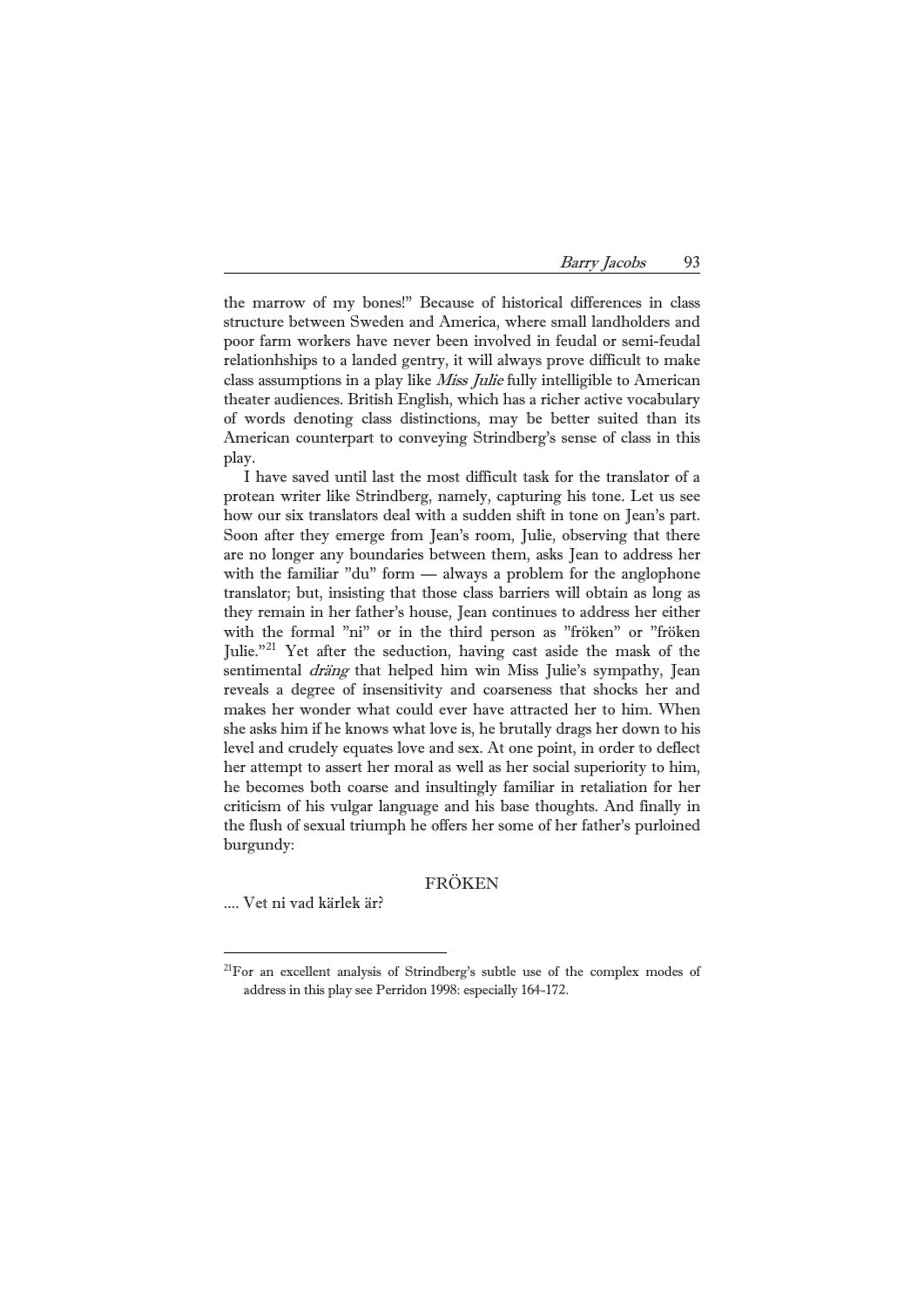## JEAN

Jag? Jo, det vill jag lova; tror ni inte jag varit med förr?

# FRÖKEN

Vilket språk ni talar, och vilka tankar ni tänker!

## **JEAN**

Så har jag lärt, och sådan är jag! Var nu inte nervös och spela inte fin, för nu äro vi lika goda kålsupare! - Se så min flicka lilla, kom så ska jag bjuda dig på ett glas extra!

Öppnar bordslådan och tar fram vinbuteljen; fyller två begagnade glas.

 $(SV27, 153)$ 

 Strindberg reinforces this abrupt change of tone with a significant gesture: in the opening sequence when he opened the bottle of fine wine, Jean scornfully rejected the tumbler Kristin offered him and asked for a wine glass; now he pours the wine into the same tumblers from which he and Julie had earlier drunk beer. Let us see how our six translators deal with this shift of tone:

1) Sprigge:

JULIE. Do you know what love is?

JEAN. Do I? You bet I do. Do you think I never had a girl before? JULIE. The things you say, the things you think!

JEAN. That's what life's taught me, and that's what I am. It's no good getting hysterical or giving yourself airs. We're both in the same boat now. Here, my dear girl, let me give you a glass of something special. Opens the drawer, takes out the bottle of wine and fills two used glasses.

2) Watts:

MISS JULIA: Do you know what love is?

- JEAN: Me? You can take my word for it! do you think I've never been there before.
	- MISS JULIA: That's no way to talk you have a vulgar mind.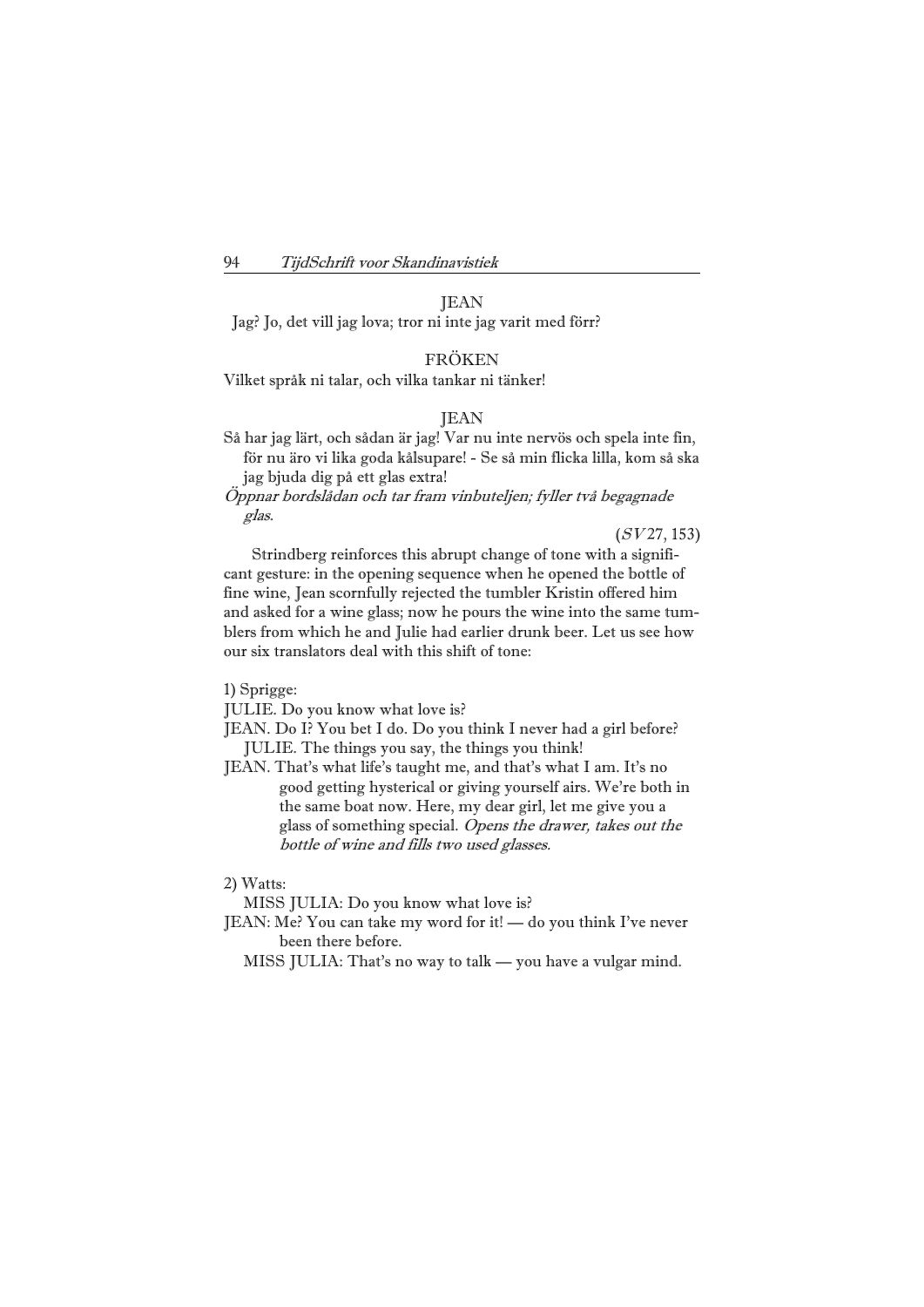| <i>Barry Jacobs</i> 95 |  |
|------------------------|--|
|                        |  |

JEAN: That's the way I've been brought up — you must take me as I am. Now don't lose your head, and don't play the fine lady with me — we're in the same boat now. Come on my girl, and I'll treat you to something special. [Opening the drawer, he takes out the bottle of wine, and fills the two used glasses.]

3) Meyer:

MISS JULIE: Do you know what love is?

JEAN: I? Yes, of course. Do you think I've never had a woman before?

MISS JULIE: How can you think and talk like that?

JEAN: That's life as I've learned it. And that's me. Now don't get nervous and act the lady. We're both in the same boat now. Come here, my girlie, and I'll give you another glass of wine. [Opens drawer, takes out the bottle of wine and fills two used wine glasses.]

4) Johnson:

- JULIE: Do you know what love is?
- JEAN: I? Yes, I certainly do! Do you think I've never been in on this before?
- JULIE: What a language you speak, and what thoughts you think!
- JEAN: That's what I've learned, and that's how I am! Don't get nervous now, and don't act refined, for now you're no better than I! — There, there, my girl, come here and I'll offer you a glass of fine wine! (Opens the drawer in the table and takes out the bottle of wine; fills two used glasses)

5) Carlson:

JULIE: Do you know what love is?

JEAN: Me? What do you take me for? You don't think this was my first time, do you?

JULIE: The things you say, the thoughts you think!

JEAN: That's the way I was taught, and that's the way I am! Now don't get excited and play the grand lady, bcause we're in the same boat now!------Come on, Julie, I'll pour you a glass of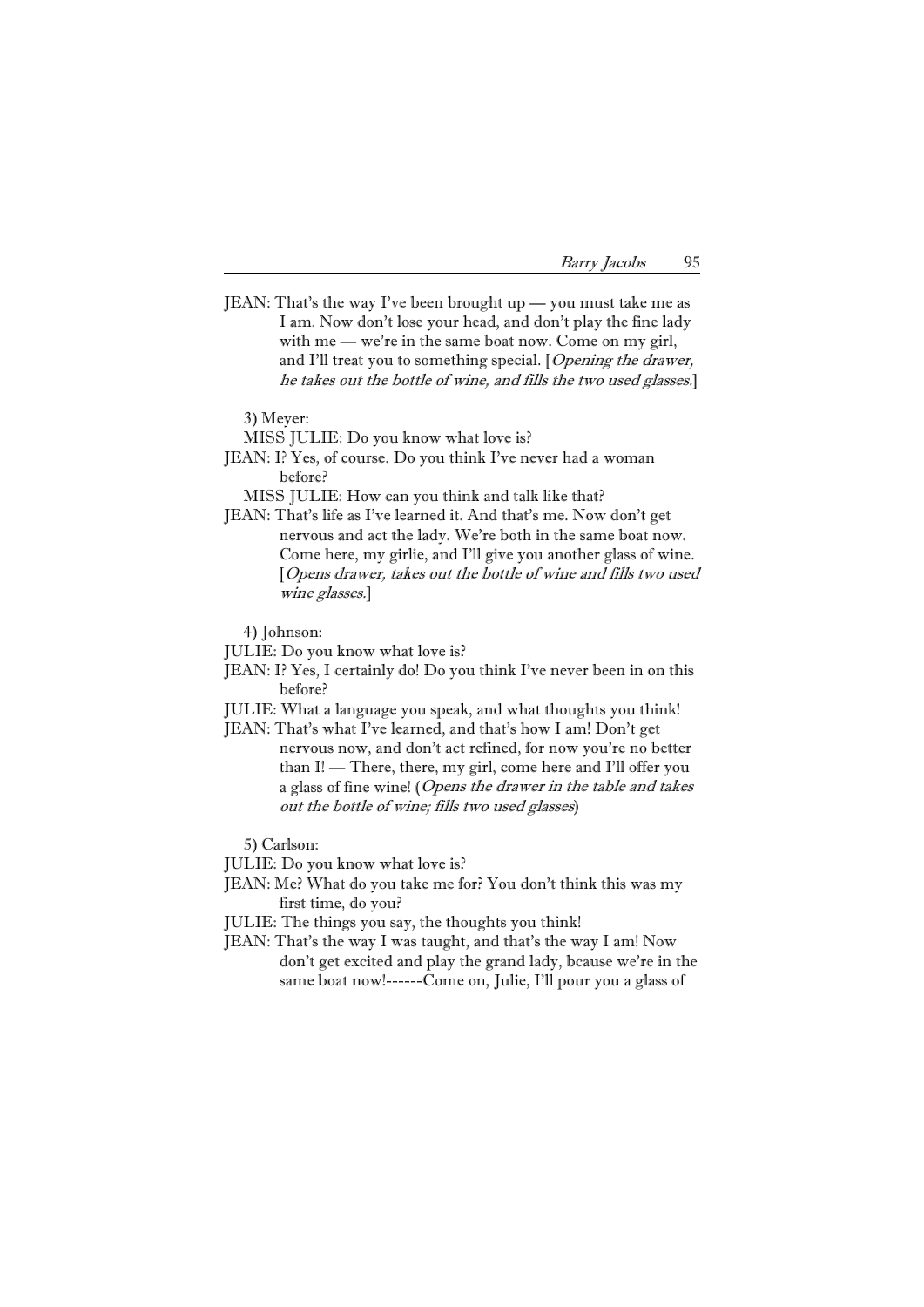something special! (He opens a drawer in the table, takes out a wine bottle, and fills two glasses already used.

6) Sprinchorn:

 MISS JULIE: Love? This? You don't know what love is! JEAN: Want to bet? Did you think I was a virgin?

MISS JULIE: You're coarse--vulgar! The things you say, the things you think!

JEAN: That's the way I was brought up. It's the way I am! Now don't get hysterical. And don't play the fine lady with me. We're eating off the same platter now. .... That's better. Come over here and be a good girl and I'll treat you to something special. (He opens the table drawer and takes out the wine bottle. He pours the wine into two used glasses.)

 Except for Meyer, who takes "ett glas extra" to mean "another glass of wine," all of these translations convey the gist of the original. But how successfully do they render the problematical words that determine the tone here? The "Jo" in Jean's answer, which indicates that he knows Julie anticipates a negative reply to her question, is untranslatable. Four translators render the colorful idiom lika goda kalsupare incorrectly with "to be in the same boat," that is, "to be in the same situation"; another Swedish idiom — sitta i samma båt means that. He and Julie are not, as he certainly realizes, in the same boat; for the consequences of their intercourse are potentially far more serious for Julie than for him. What he says really means "each of us is just as good — that is, just as bad as the other." Johnson's otherwise stilted translation of Jean's speech conveys the correct meaning of the idiom, and because a kålsupare was originally a person who eats kålsoppa, "cabbage soup," Sprinchorn comes very close to the source of this idiom. Whereas Jean has formerly often addressed her with her honorific title, "Fröken Julie," he now cruelly parodies it with the contemptuous "min flicka lilla. The fall from fröken to flicka is great indeed, and the inversion of noun and adjective — "flicka lilla" instead of "lilla flicka" — further belittles her by placing greater emphasis on lilla. And now in offering her some of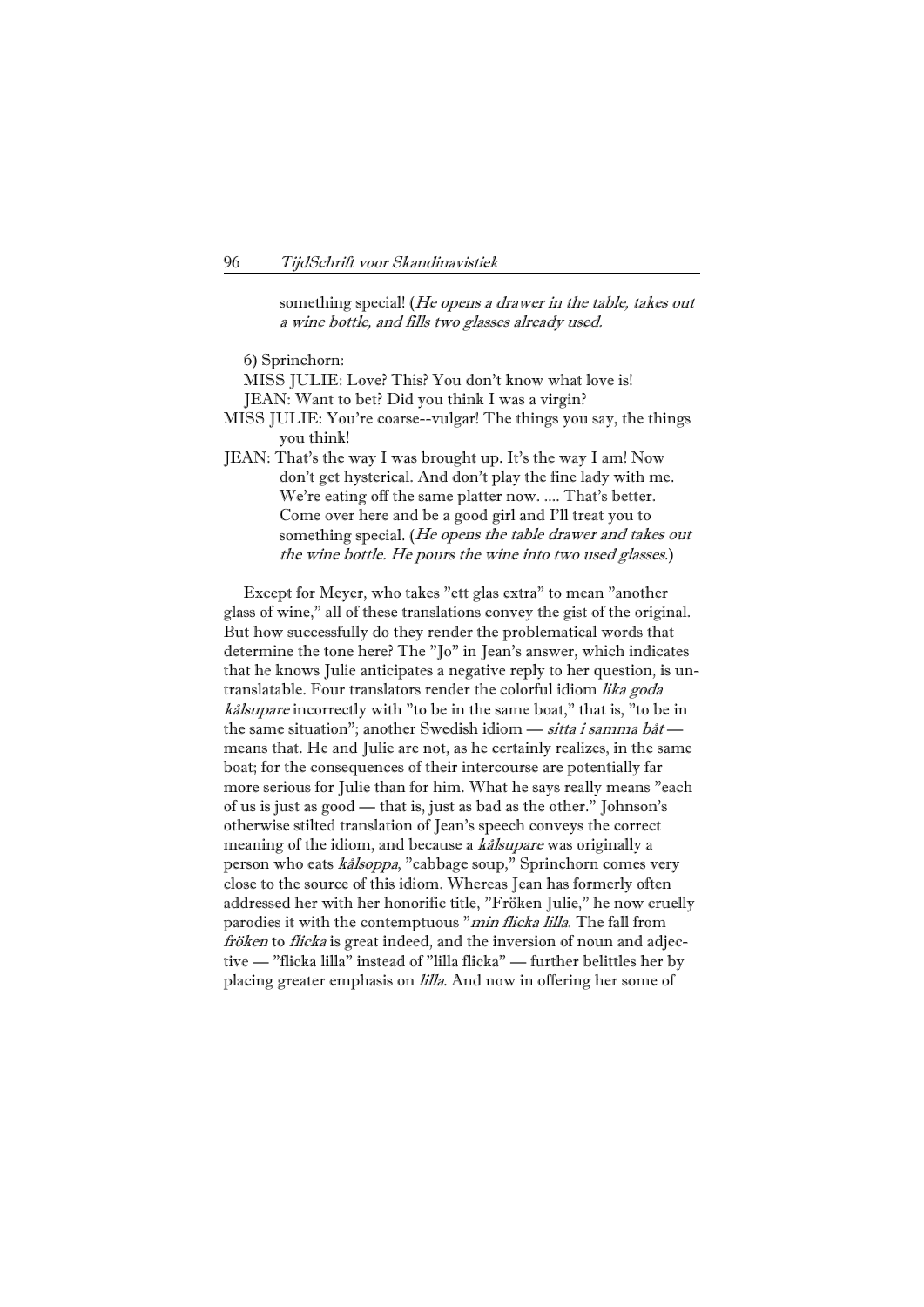| <i>Barry Jacobs</i> 97 |  |
|------------------------|--|
|                        |  |

her own father's burgundy, he uses the familiar form of address for the first time: så ska jag bjuda dig på ett glas extra. In this context, however, the familiar objective pronoun *dig* is not a sign of intimacy, but one of contempt, which only Carlson manages to sneak into his translation by letting Jean call her Julie here. Nervös has such a wide range of meanings in Swedish that it is very difficult to decide just what Jean uses it to mean here; the one thing it seems not to mean is "nervous," which is simply too mild for the context. Spela fin indicates that Jean believes that Julie's upper class propriety is nothing but an act. Among these translations only Sprinchorn's seems to me to come close to conveying the full venom of Jean's speech. Using a slightly different approach, Susan Flakes and I have tentatively settled for the following translation of this passage:

MISS JULIE: Do you know what love is?

JEAN: Me? I sure do! Don't you think I've messed around before? MISS JULIE: What a way to talk — and to think!

JEAN: That's how I was brought up and that's how I am. So just don't get edgey and don't put on airs, because now we're both tarred with the same brush! So there, little miss! C'mere, I'll treat you to something special. (He opens the drawer of the table, takes out a wine bottle, and fills two dirty glasses.)

 Tone, like subtext, is ultimately elusive and indeterminate. And yet it is perhaps the most important ingredient in the performance text of a translation. When the tone is wrong, spectators are at a loss to know how to react: serious, pathetic or angry speeches strike them as laugh lines, especially in Strindberg's later, more difficult plays like Dödsdansen / The Dance of Death or Spöksonaten / The Ghost Sonata. Of course, each director will try different ways of transposing the literary text for the stage, for film, or for a radio version; but I believe that the surest way for a theater director and for actors to capture Strindberg's tone in a performance text is to base it on a heavily-annotated literary translation like those in Inga-Stina Ewbank's Three Chamber Plays. Professor Ewbank says that her aim in her translations was "to be as faithful as possible to Strindberg, that is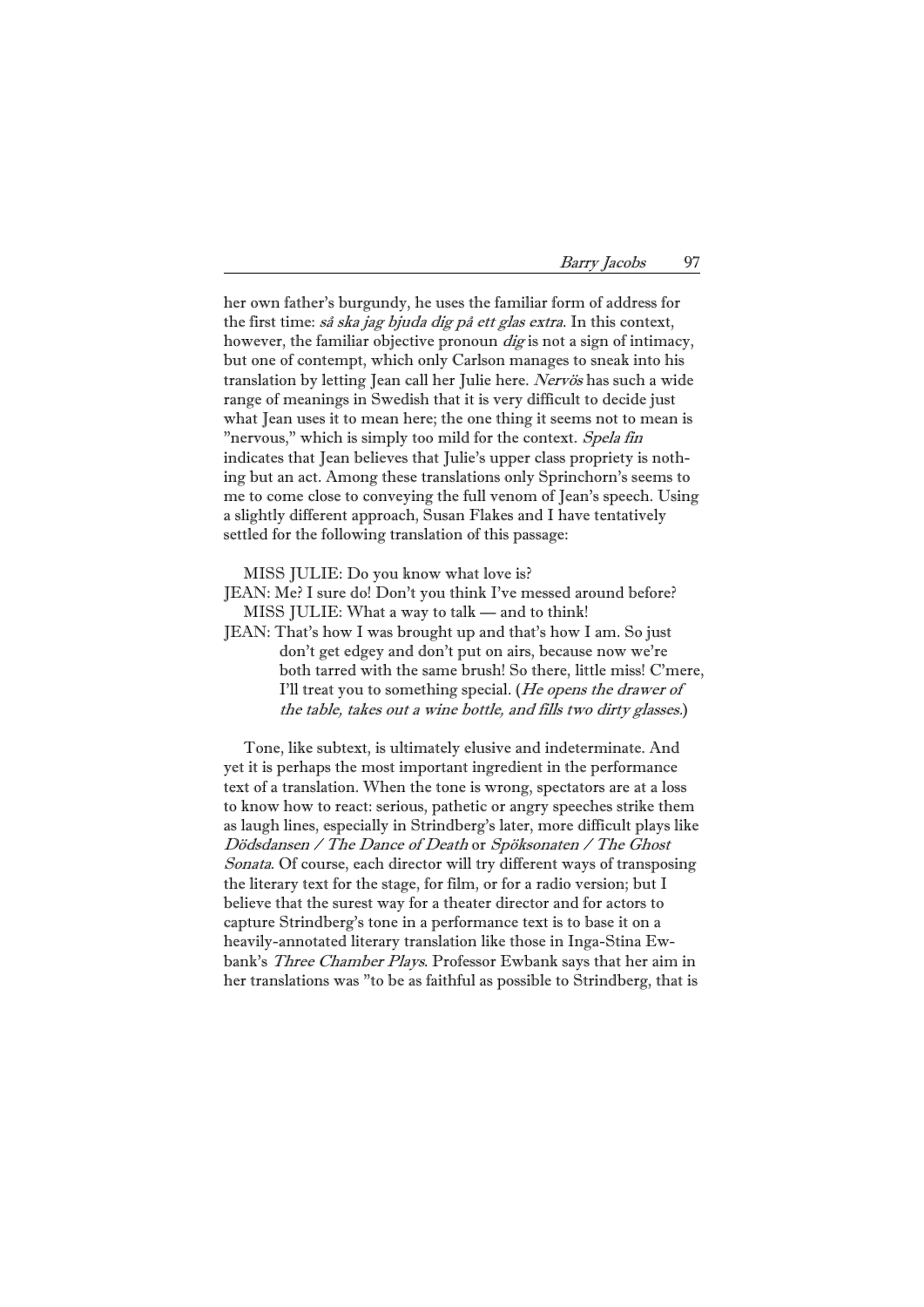to try to preserve a sense of his style and use of language: not to explain or clarify his sometimes apparently irrational associations and incoherent sentence structures and dialogue patterns." When explanations seem necessary, she places them in the notes, which, she admits, are "primarily aimed at the directors but may also help readers."<sup>[22](#page-23-0)</sup> Her sort of painstaking work as a translator provides what I consider the perfect basis for the establishment of a variety of production texts; and such, I think, should be the aim of all literary translators.

<span id="page-23-0"></span>22Strindberg 1997: 8-9.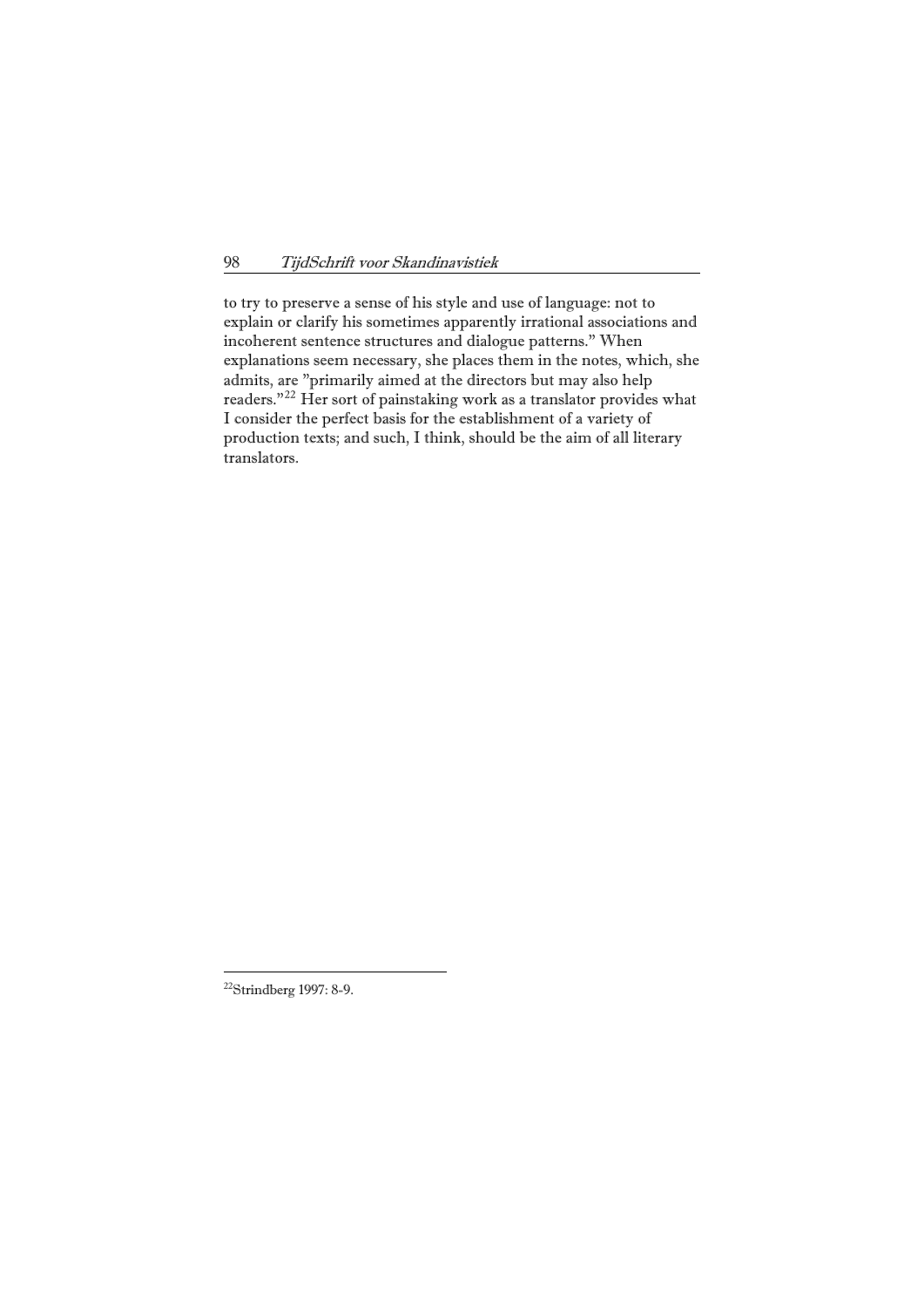| <i>Barry Jacobs</i> 99 |  |
|------------------------|--|
|                        |  |

# References

| Bergholz, Harry. 1954. Toward an Authentic Text of Strindberg's |  |                                                            |  |  |
|-----------------------------------------------------------------|--|------------------------------------------------------------|--|--|
|                                                                 |  | Fröken Julie. Orbis Litterarum, Tome IX, Fasc. 4, 167-192. |  |  |

- Carlson, Harry. 1982. Strindberg and the Poetry of Myth. Berkeley: University of California Press.
- Ewbank, Inga-Stina. 1995. Strindberg in English. Moderna Språk (Autumn) 129-139.

Jacobs, Barry. 1986. Strindberg's Fadren ('The Father') in English Translation. Yearbook of Comparative and General Literature 35:

112-121.

- Jacobs, Barry. 1988. On Translating Strindberg's Oväder. Scandinavica 27.1, 21-29.
- Jacobs, Barry. 1995. Bland amerikanska läsare och kritiker: Strindberg i översättning. In: Meidal, Björn & Nilsson, Nils Åke (red.). August Strindberg och hans översättare: Föredrag vid symposium i Vitterhetsakademien 8 september 1994. Stockholm: Almqvist & Wiksell International, 75-86.
- Perridon, Harry. 1998, Translating Pronouns of Power and Solidarity: Forms of Address in Strindberg's Fröken Julie. In: Perridon, Harry (red.). Strindberg, Ibsen & Bergman. Maastricht, 161-175.
- Schottmann, Hans & Rikke Petersson. 1989. Wörterbuch der Schwedischen Phraseologie in Sachgruppen. Münster:

Kleinheinrich.

Sprinchorn, Evert. 1966. Julie's End. In: Smedmark, C. R. (red.). Essays on Strindberg. Stockholm: Beckmans förlag, 19-27.

Strindberg, August. 1955. Miss Julie. In: Six Plays of August Strindberg, in New Translations by Elizabeth Sprigge. Garden City, N.Y.: Doubleday Anchor, 59-114.

Strindberg, August. 1958. Miss Julie. In: Three Plays by August Strindberg. Translated by Peter Watts. London: Harmondsworth, 75-119.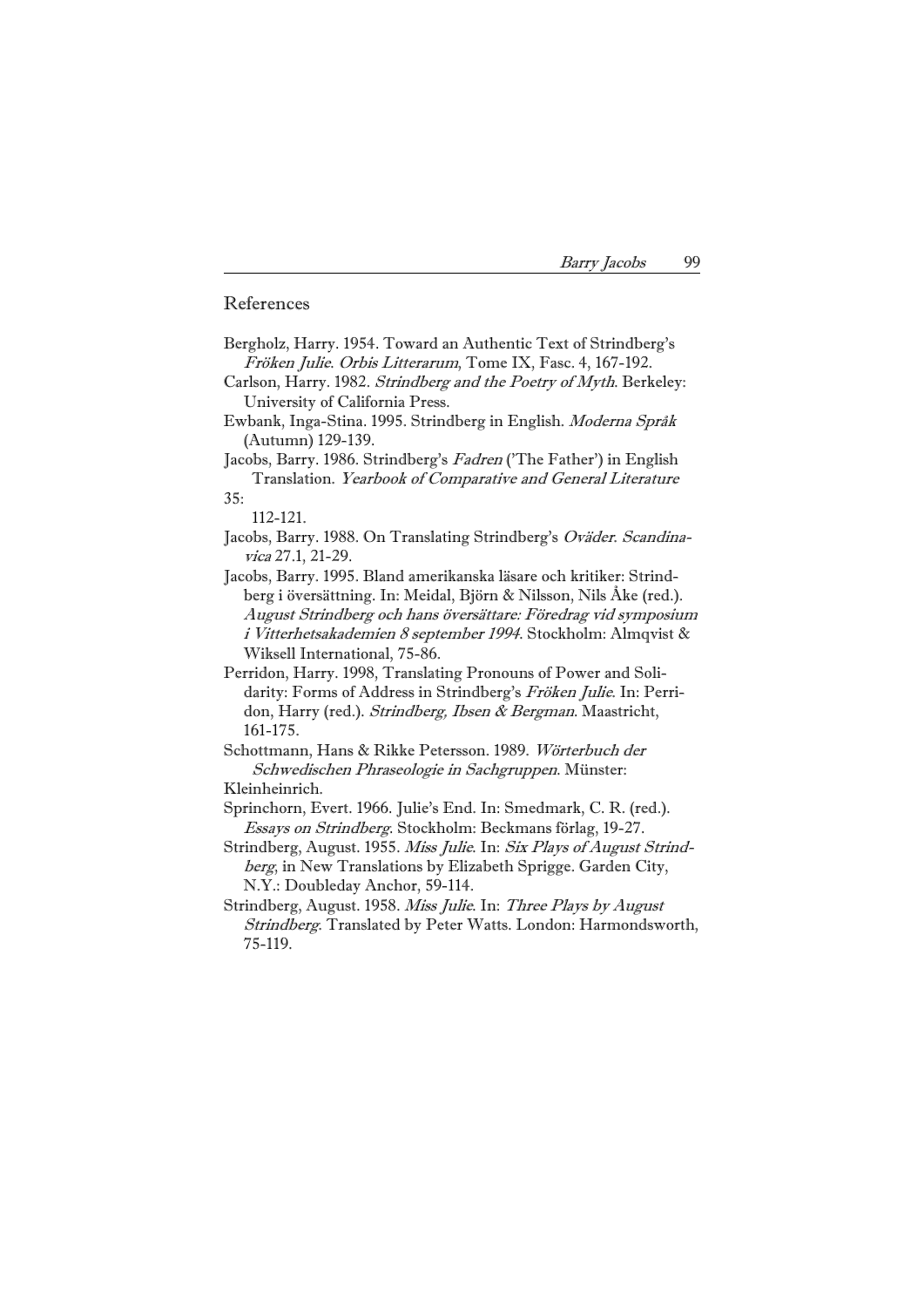- Strindberg, August. 1964a. Fröken Julie. In: Smedmark, C. R. (red.). August Strindbergs Dramer. Vol. III. Stockholm: Bonniers, 297-362.
- Strindberg, August. 1964b. Miss Julie. In: The Plays of Strindberg, Vol. I. Translated by Michael Meyer. New York: The Modern Library, 99-161.
- Strindberg, August. 1969a. Miss Julie. In: Strindberg's One-Act Plays. Translated by Arvid Paulson. New York: Washington Square Press, 33-92.
- Strindberg, August. 1969b. Motherlove. In: Strindberg's One-Act Plays. Translated by Arvid Paulson. New York: Washington Square Press, 243-259.
- Strindberg, August. 1975. Miss Julie. In: Three Experimental Plays. Translated by F. R. Southerington. Charlottesville: University of Virginia Press, 1-45.
- Strindberg, August. 1976. Lady Julie. In: Pre-Inferno Plays by August Strindberg. Translations and Introductions by Walter Johnson. New York: Norton, 73-129.
- Strindberg, August. 1981. Miss Julie. In: Strindberg: Five Plays. Translated by Harry G. Carlson. Berekely: University of California Press, 63-112.
- Strindberg, August. 1984. *Fröken Julie*. In: Ollén, Gunnar (red.). Fadren Fröken Julie Fordringsägare, SV, vol. 27. Stockholm: Almqvist & Wiksell förlag.
- Strindberg, August. 1986. Miss Julie. In: August Strindberg: Selected Plays, Volume I. Translated and Introduced by Evert Sprinchorn. Minneapolis: University of Minnesota Press, 203-267.
- Strindberg, August. 1989. Thunder in the Air. Translated by Eivor Martinus. Bath: Absolute Classics.
- Strindberg, August. 1991. Oväder. In: Gunnar Ollén (red.). Kammarspel, vol. 58 of August Strindbergs Samlade Verk. Stockholm: Norstedts, 7-82.
- Strindberg, August. 1992. Strindberg's Letters, Volumes I & II. Selected, edited and translated by Michael Robinson. Chicago: The University of Chicago Press.